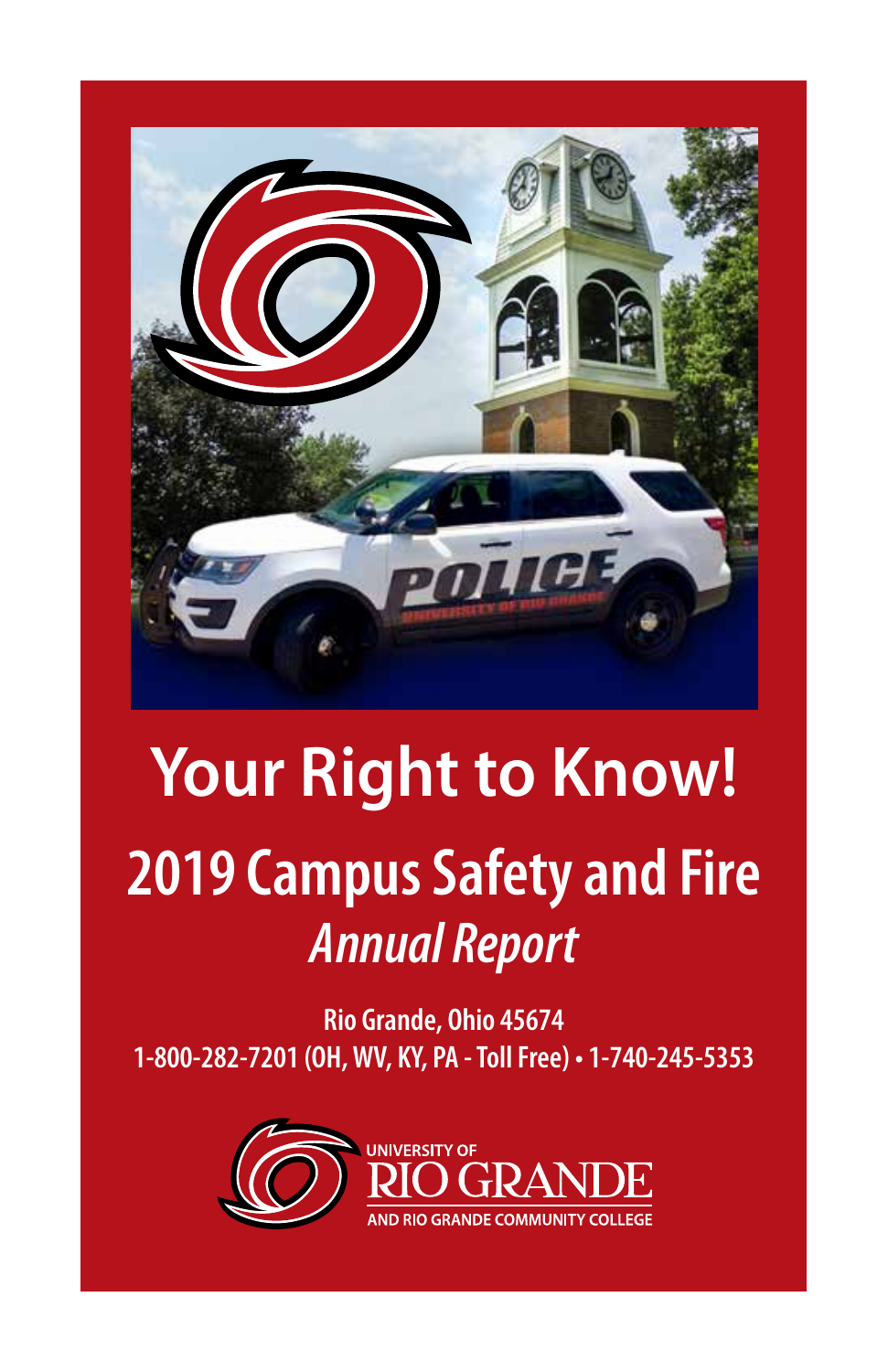### **CONTACT INFORMATION: Important Telephone Numbers**

## **URG Campus Police Department**

| Emergency (On Campus Phone) - 9-9-1-1 (Off Campus Phone) 9-1-1 |  |  |
|----------------------------------------------------------------|--|--|
|                                                                |  |  |

## **Local Law Enforcement**

Emergency (On Campus Phone) — 9-9-1-1 (Off Campus Phone)...............9-1-1

## **Non-emergency:**

## **Fire Department**

| Emergency (On-Campus Phone) - 9-9-1-1 (Off Campus Phone)  9-1-1 |  |
|-----------------------------------------------------------------|--|
|                                                                 |  |

*This document prepared by the University of Rio Grande Campus Police*

## **Chief Scott Borden**

(740) 245-7286 sborden@rio.edu

## **NOTICE OF NON-DISCRIMINATORY POLICY**

It is the policy of the University of Rio Grande not to discriminate on the basis of sex in its educational program, activities, or employment policies as required by Title IX of the 1972 Education Amendments. Inquiries regarding compliance with Title IX may be directed to the Affirmative Action Office, 740-245-5353, or to the Director of the Office for Civil Rights, Department of Health, Education and Welfare, Washington, D.C. Furthermore, the University of Rio Grande affirms that its policies and practices relating to housing, academic and social life, and employment are applied without regard to race, color, sex, religion, handicap, and national or ethnic origin. Inquiries in this regard should be directed to the President of the University of Rio Grande.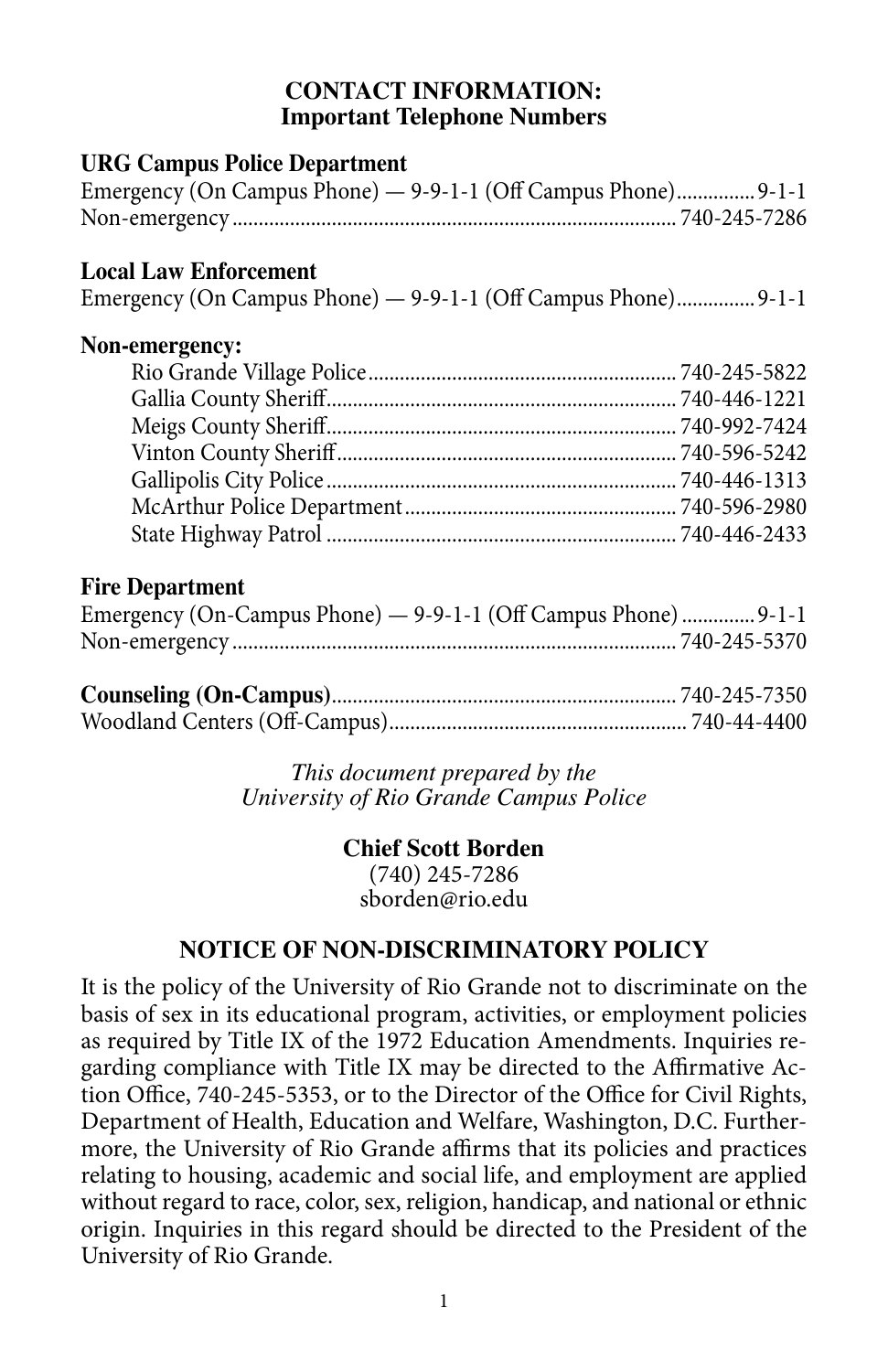# **Table of Contents**

| Accurate and Timely Reporting of Criminal Offenses5 |  |
|-----------------------------------------------------|--|
|                                                     |  |
|                                                     |  |
|                                                     |  |
|                                                     |  |
|                                                     |  |
|                                                     |  |
|                                                     |  |
|                                                     |  |
|                                                     |  |
|                                                     |  |
|                                                     |  |
|                                                     |  |
|                                                     |  |
|                                                     |  |
|                                                     |  |
|                                                     |  |
|                                                     |  |
|                                                     |  |
|                                                     |  |
|                                                     |  |
|                                                     |  |
|                                                     |  |
|                                                     |  |
|                                                     |  |
|                                                     |  |
|                                                     |  |
|                                                     |  |
|                                                     |  |
|                                                     |  |
|                                                     |  |
|                                                     |  |
|                                                     |  |
|                                                     |  |
|                                                     |  |
|                                                     |  |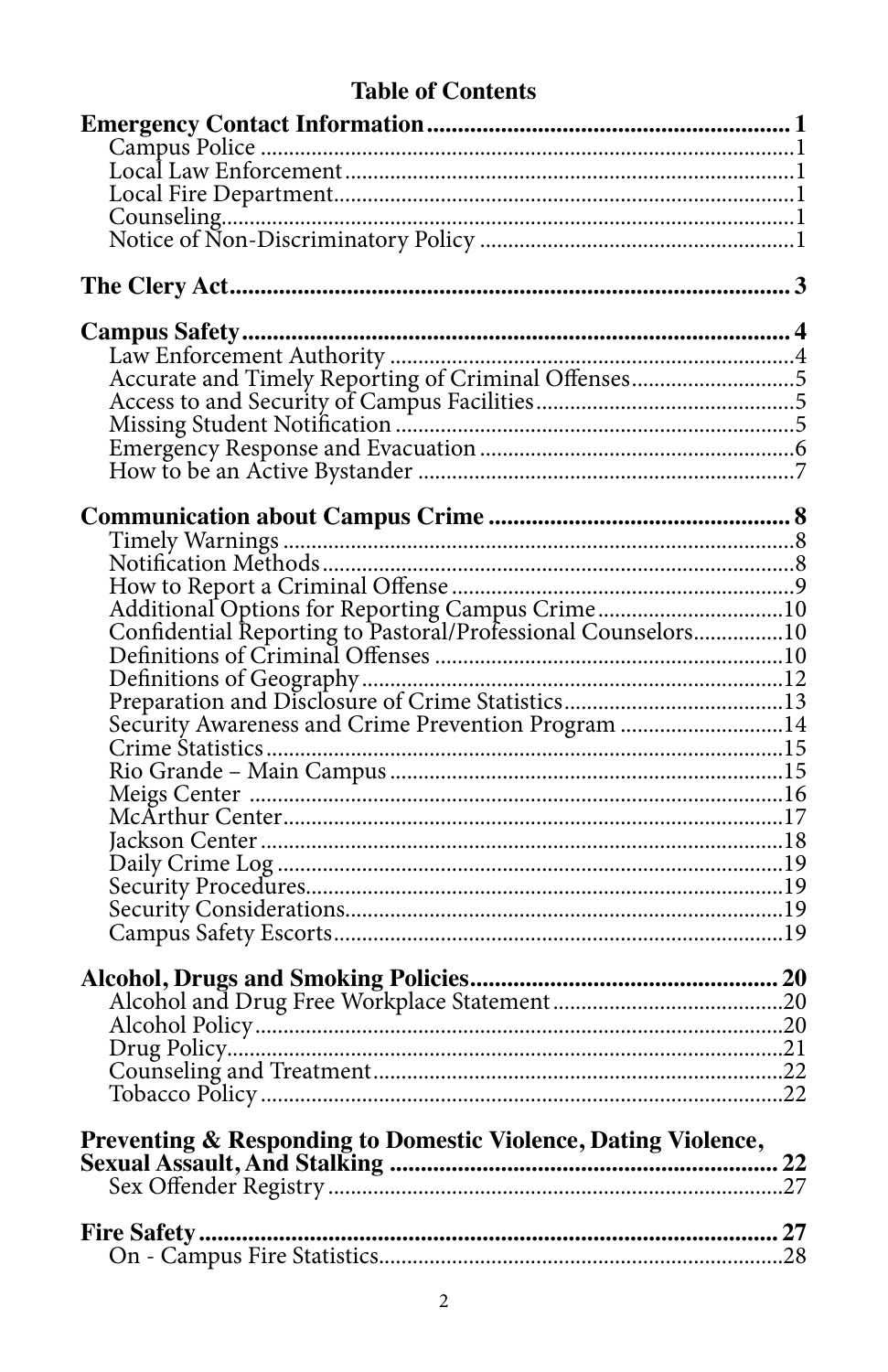# **The Clery Act**

Choosing a postsecondary institution is a major decision for students and their families. Along with academic, financial and geographic considerations, the issue of campus safety is a growing concern.

The Jeanne Clery Disclosure of Campus Security Policy and Campus Crime Statistics Ace (Clery Act) is a federal mandate requiring all institutions of higher education that participate in the federal student financial aid program to disclose information about crime on their campuses and in the surrounding communities. The Clery Act affects virtually all public and private higher education institutions and is enforced by the Department of Education. Campuses that fail to comply with the act can be penalized with large fines and may be suspended from participating in the federal financial aid program.

The Clery Act, formerly known as the Crime Awareness and Campus Security Act, was signed in 1990 and is named after 19-year-old Jeanne Clery, who was raped and murdered in her Lehigh University residence hall in 1986. Clery's parents lobbied Congress to enact the law when they discovered students at Lehigh had not been notified about 38 violent crimes that had occurred on campus in the three years prior to Clery's murder.

# **Compliance with the Clery Act**

The Clery Act requires the University Of Rio Grande (URG) to provide timely warnings of crimes that represent a threat to the safety of students or employees and to make their campus security policies available to the public. The act also requires URG to collect, report and disseminate crime data to everyone on-campus and to the Department of Education annually.

To be in full compliance with the law, URG must do the following:

- 1. Publish and distribute an Annual Security Report to the current and prospective students and employees by October 1st of each year.
- 2. The University of Rio Grande must also keep and make available to the public a detailed crime log of all crimes reported to them in the past 60 days.
- 3. Keep the past three years of crime statistics detailing crimes that have occurred: on-campus; in university residential facilities; and in public areas on or near campus. URG must also report liquor and drug law violations and illegal weapons possession if they result in a disciplinary referral or arrest.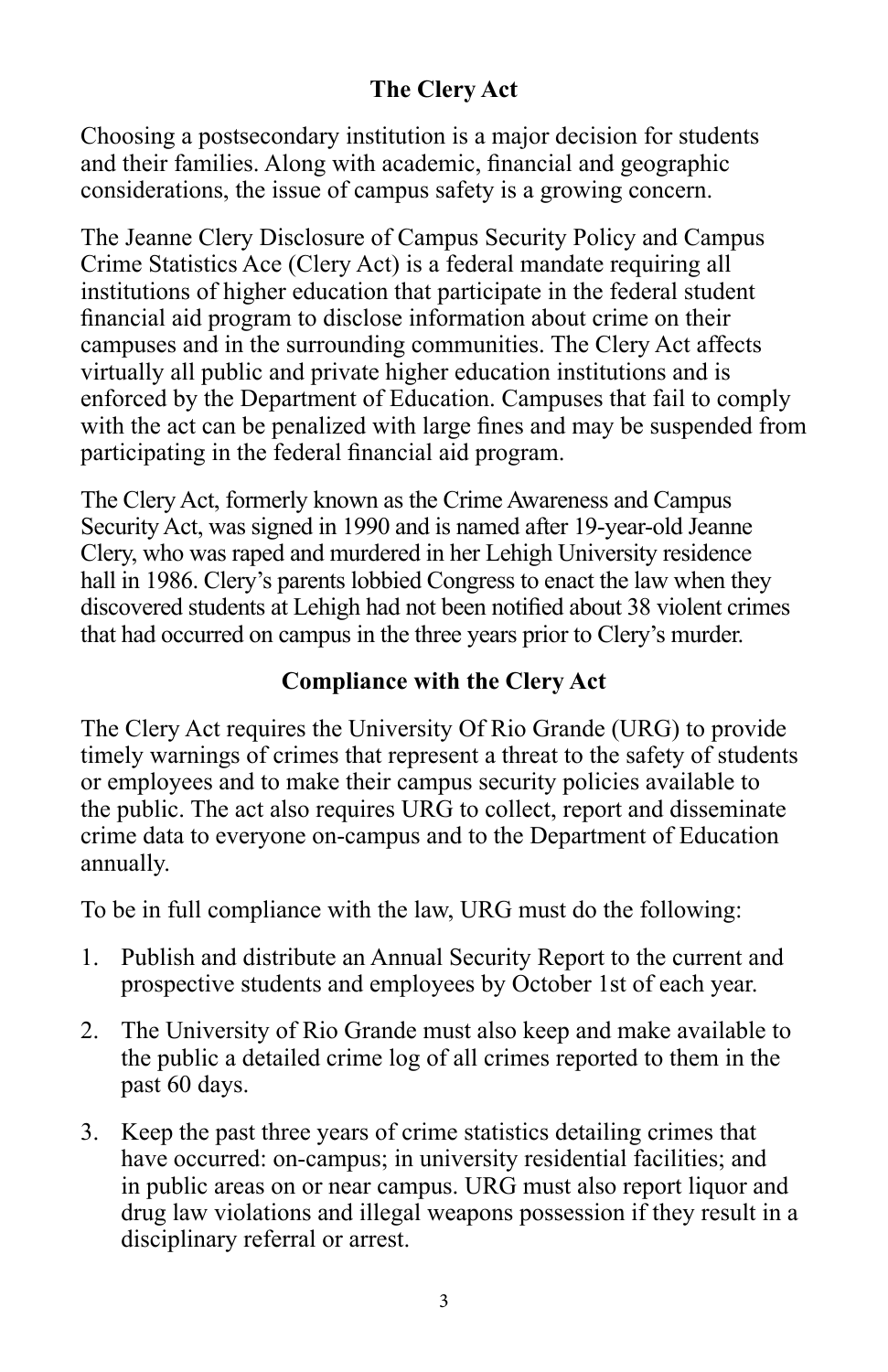- 4. Disclose missing student notification procedures that pertain to students residing in any on-campus student housing facilities.
- 5. Disclose fire safety information related to any on-campus student housing facilities. This includes maintaining a fire log that is open to public inspection and publishing the fire statistics in the Annual Safety Report.
- 6. Submit the collected crime and fire statistics to the Department of Education each fall.

## **Campus Safety**

This report contains campus crime statistics and critical campus safety information such as policies, crime prevention, crime reporting, and resources to aid you in becoming more safety-minded. The best protections against campus crime are: a strong law enforcement presence; an aware, informed and alert campus community; and a commitment to reporting suspicious activities and using common sense when carrying out daily activities. URG strives to be a safe place to learn, live, work and grow.

## **Law Enforcement Authority**

The primary objective of the department is to provide a safe and healthy environment that enhances the campus learning experience and complements the University's education mission.

The University of Rio Grande Campus Police is a full-service law enforcement agency that operates 24 hours a day, 365 days a year, from its headquarters at 504 E. College Street. The department employs certified sworn officers who patrol the campus.

The University of Rio Grande police department is the law enforcement agency serving URG. The department works very closely with the Rio Grande Village, the Gallia County Sheriff's Department, and the Ohio State Highway Patrol in the enforcement and investigation of federal, state, and local statutes, as well as university regulations. The department maintains a staff of one full-time police chief, one full-time supervisor, five full-time police officers, and several part-time officers, all trained by the Ohio Peace Officers Training Academy and the American Red Cross. The office also employs a full-time secretary. The officers are uniformed and armed, are commissioned by the University with full enforcement and arrest powers. Officers provide vehicle and foot patrols throughout the campus community.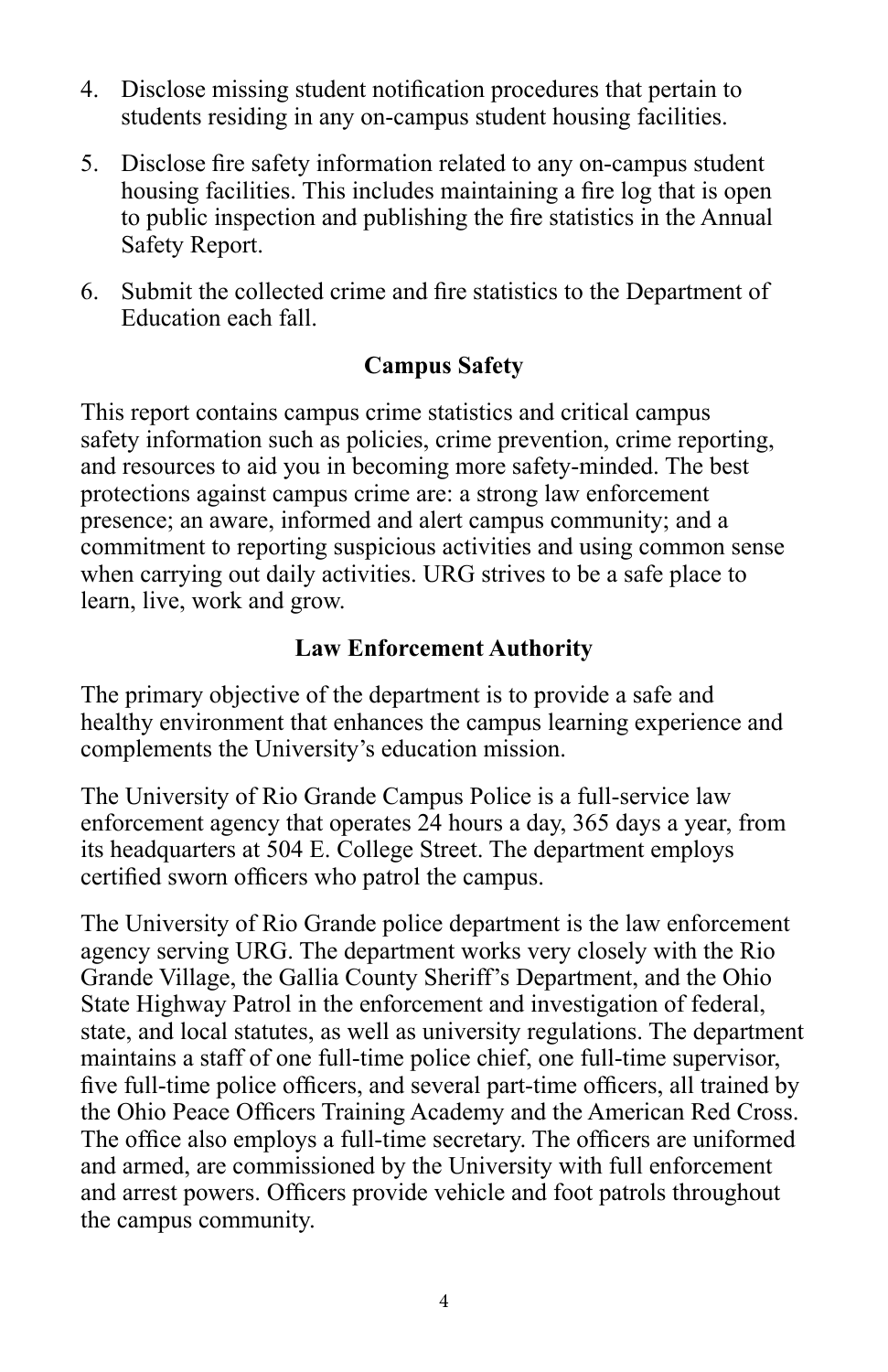# **Accurate and Timely Reporting of Criminal Offenses**

Prompt and accurate reporting of criminal offenses aids in providing a timely response and timely warning notices to the community when appropriate. This assists in compiling accurate crime statistics. Community members, students, faculty, staff, and guests are encouraged to report all crimes and public safety related incidents in an accurate and timely manner to the University of Rio Grande Police Department.

To report a crime or an emergency on the University of Rio Grande campus, call 9-1-1. To report a non-emergency security or public safety matter, call URG campus police at 7286 on a campus phone or 740-245- 7286 from an off campus phone or cell phone.

# **Access to and Security of Campus Facilities**

Generally, administrative offices are open for public access from 8:00 a.m. to 5:00 p.m., Monday through Friday, after which exterior doors are locked. Classroom and other buildings used for academic purposes are secured when not in session.

A Student Life Coordinator (SLC) supervises each residence hall. These staff members are responsible for day-to-day operation of the residence halls. Residence Halls are locked at all times. The Student Life Coordinator and the Resident Assistant (RA) staff monitor access to residence halls.

## **Missing Student Notification**

The University of Rio Grande has developed a comprehensive protocol for dealing with missing students. The policy can be viewed in its entirety by accessing the University main web page at www.rio. edu going to quick links, to campus police, and clicking on missing student policy. Anyone who learns of a student missing for 24 hours is encouraged to notify campus police at 245-7286. University resident assistants, student life coordinators, and other campus safety authorities are required to notify campus police upon learning of any student missing for 24 hours.

Resident students of the university have the option to register a confidential contact person to be notified in the case the student is determined to be missing, and that only authorized campus officials and law enforcement officers in the furtherance of a missing person investigation may have access to this information. Should a student opt to not register a confidential contact person, campus and other law enforcement will be notified that the student is missing.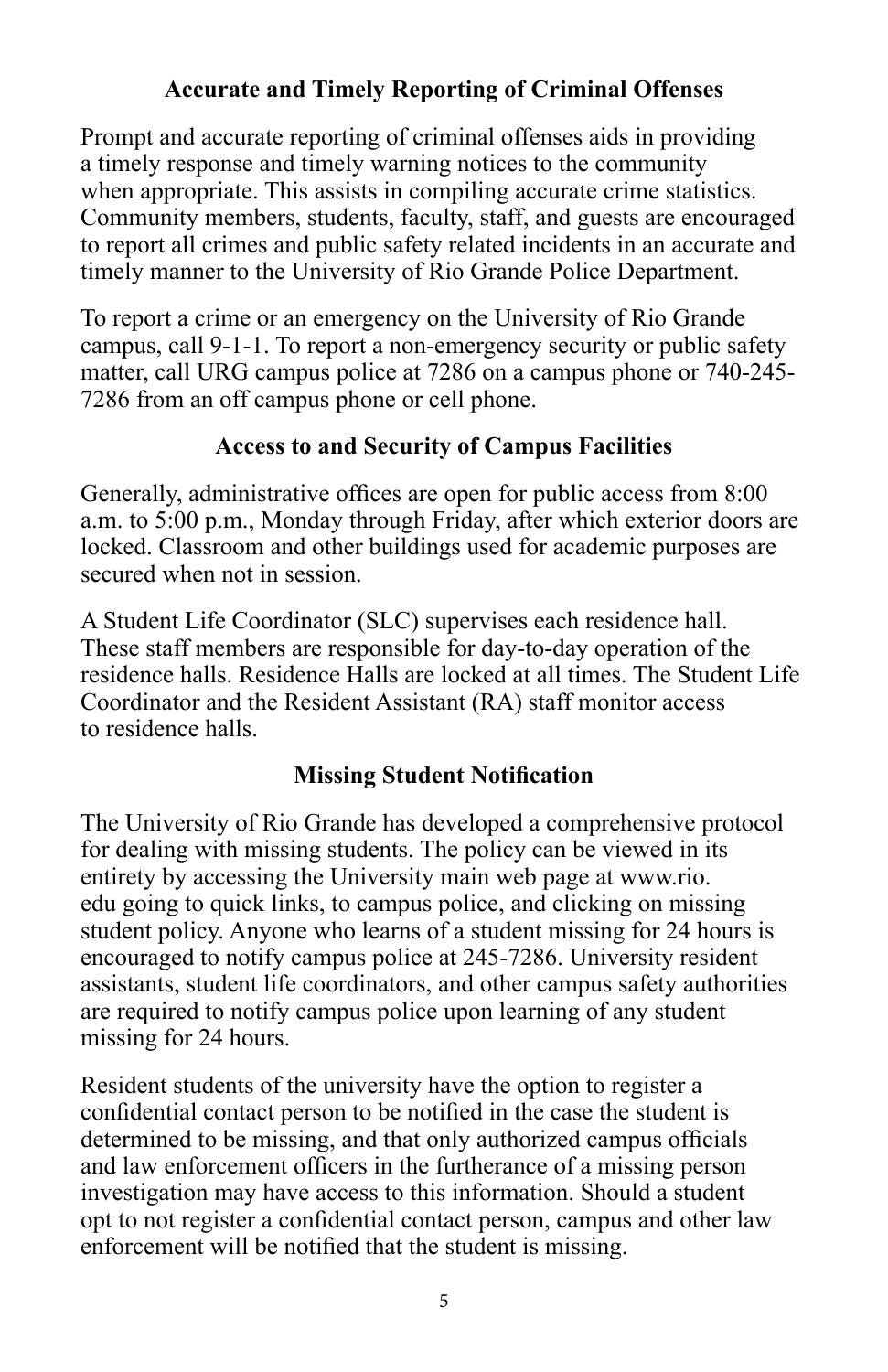For a student reported missing less than 18 years old and is not legally emancipated, a parent or guardian will be notified. All missing student reports shall be immediately forwarded to the campus police department. All actions the University officials will take after a student is reported missing is contained in the missing student policy located on the University web site.

## **Emergency Response and Evacuation**

The University of Rio Grande and Rio Grande Community College has in print form a comprehensive emergency response plan and safety manual. These documents are available for public inspection at the Campus Police Department Monday through Friday during business hours.

The University has procedures in place to immediately notify the campus community upon the confirmation of a significant emergency or dangerous situation involving an immediate threat to the health or safety of students or employees occurring on campus. Students and employees can opt into the University's (free) emergency text message system to receive emergency notifications. Students and staff can register for the emergency text message system from the main web page at www. rio.edu. In addition, to receiving a text message participants will also receive an instant email at an address of their choosing that is generated automatically as an added feature of the University's emergency text messaging system called NIXLE.

The University has also acquired and installed an outdoor early warning system to alert the campus community of pending emergencies. The system consists of a large siren mounted on a telephone pole that rotates  $360$  degrees that can be heard up to  $1\frac{1}{2}$  miles away indoors or out alerting all on campus of an emergency. The system emits different tones that represent different emergencies. Students and employees can access the main web page at www.rio.edu to familiarize themselves with the outdoor early warning system.

The University will without delay and taking into account the safety of the community, determine the content of the notification and initiate the notification system(s), unless doing so will in the professional judgment of the authorities, compromise efforts to assist victims or to contain, respond to, or otherwise mitigate the emergency.

Upon learning of a possible emergency, the University Chief of Police/ Safety Director will consult with the Executive Vice President and the President to determine the legitimacy of the emergency, who to notify, the content of the notification, and initiate the notification system. If necessary, the Police Chief/Safety Director will disseminate emergency information to other first responders outside of the campus community.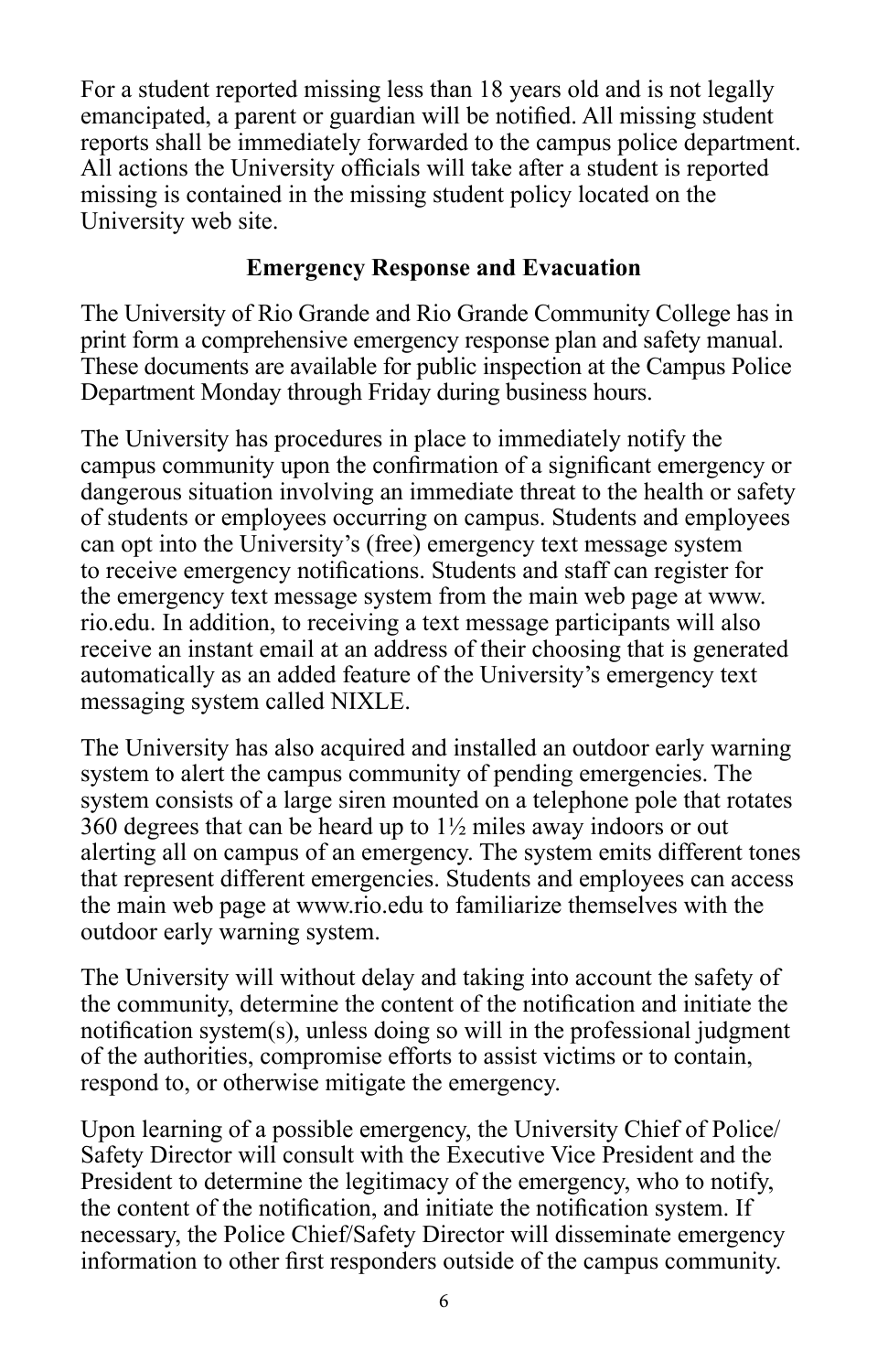The University conducts at least one announced emergency response exercise a year along with other community partners and first responders.

In the event of an emergency or dangerous situation, the campus may direct students, staff, and guests to evacuate a building, several buildings, a portion of the campus, or the entire campus.

# **How to be an Active Bystander**

Bystanders play a critical role in the prevention of sexual and relationship violence. They are individuals who observe violence or witness the conditions that perpetuate violence. They are not directly involved but have the choice to intervene, speak up, or do something about it. We want to promote a culture of community accountability where bystanders are actively engaged in the prevention of violence without causing further harm. We may not always know what to do even if we want to help. Below is a list of some ways to be an active bystander. If you or someone else is in immediate danger, dial 911. This could be when a person is yelling at or being physically abusive towards another and it is not safe for you to interrupt.

- Watch out for your friends and fellow students/employees. If you see someone who looks like they could be in trouble or need help, ask if they are ok.
- Confront people who seclude, hit on, and try to make out with, or have sex with people who are incapacitated.
- Speak up when someone discussed plans to take advantage of another person.
- Believe someone who discloses sexual assault, abusive behavior, or experience stalking.
- Refer people to on or off campus resources listed in this document for support in health or counseling.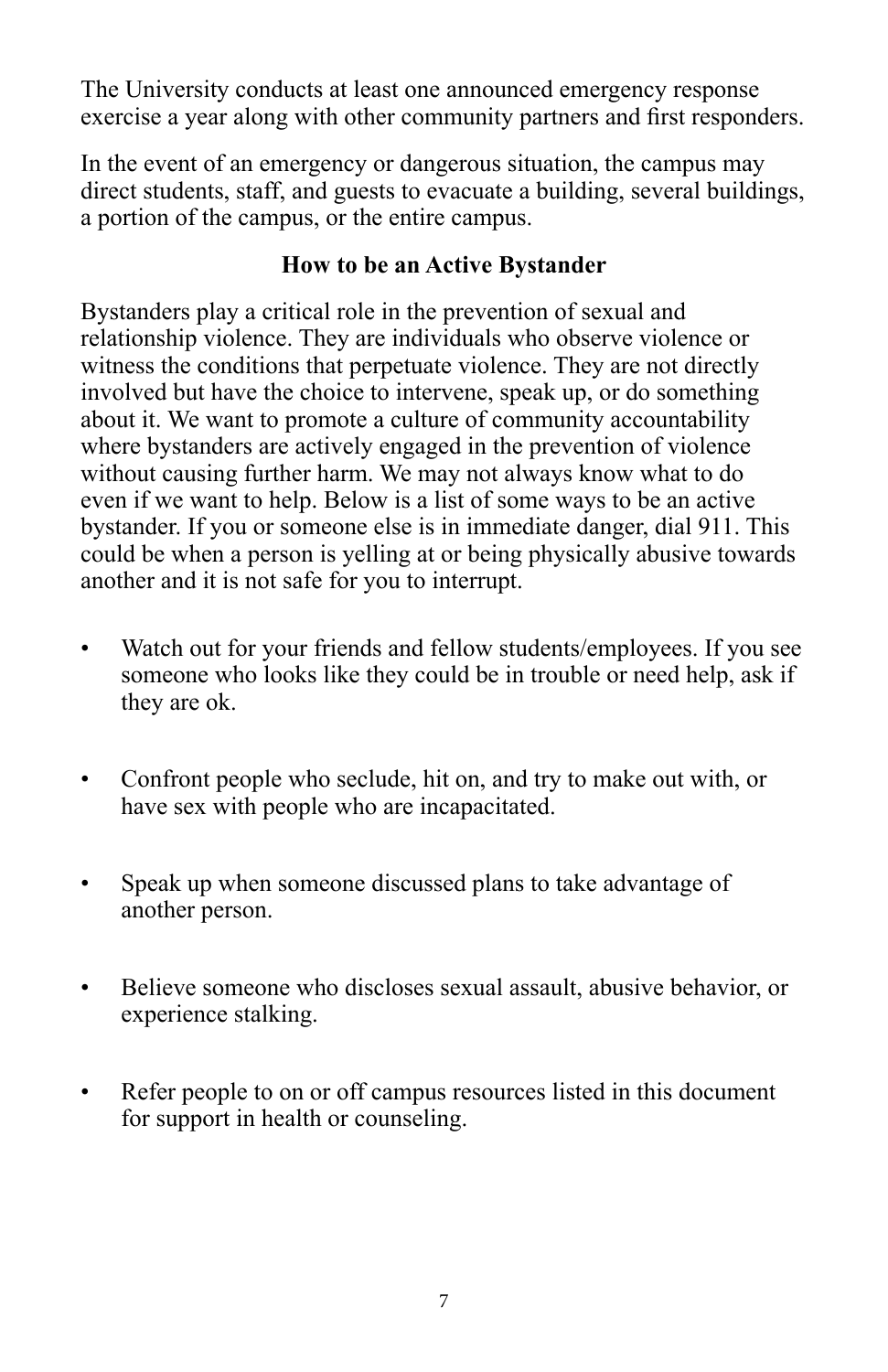# **Communication about Campus Crime**

# **Timely Warnings**

The University of Rio Grande will issue a timely warning when it receives a report of a crime or series of crimes, on campus or in the surrounding communities, that is considered to pose a continuing risk to students, faculty and staff.

Campus Police maintains a continuous liaison with the Rio Village Police, Gallia County Sheriff's office, and the State Highway Patrol, especially when a serious crime occurs on adjacent property to the campus.

It is the policy of the Campus Police to alert the campus community to certain crimes and safety/security issues occurring on campus, or in the immediate vicinity of the campus. Generally, this area will include the streets adjacent and/or adjoining campus property. However, notifications about incidents occurring outside of this area when they are likely to have a significant impact on members of the campus community may also be issued.

Alerts are required for all incidents that constitute Jeanne Clery Act Crimes and are considered to represent a serious or continuing threat to the campus community. These crimes include: Murder and Non-Negligent Manslaughter, Sex Offenses, Robbery, Aggravated Assault, Burglary, Motor Vehicle Theft, Arson and Hate Crimes.

# **Notification Methods**

The following methods may be used to notify the campus community of various emergencies that may affect their safety.

- Phone
- Skype for Business
- Email
- Outdoor warning sirens
- Official University of Rio Grande website
- University of Rio Grande television channels
- Local Media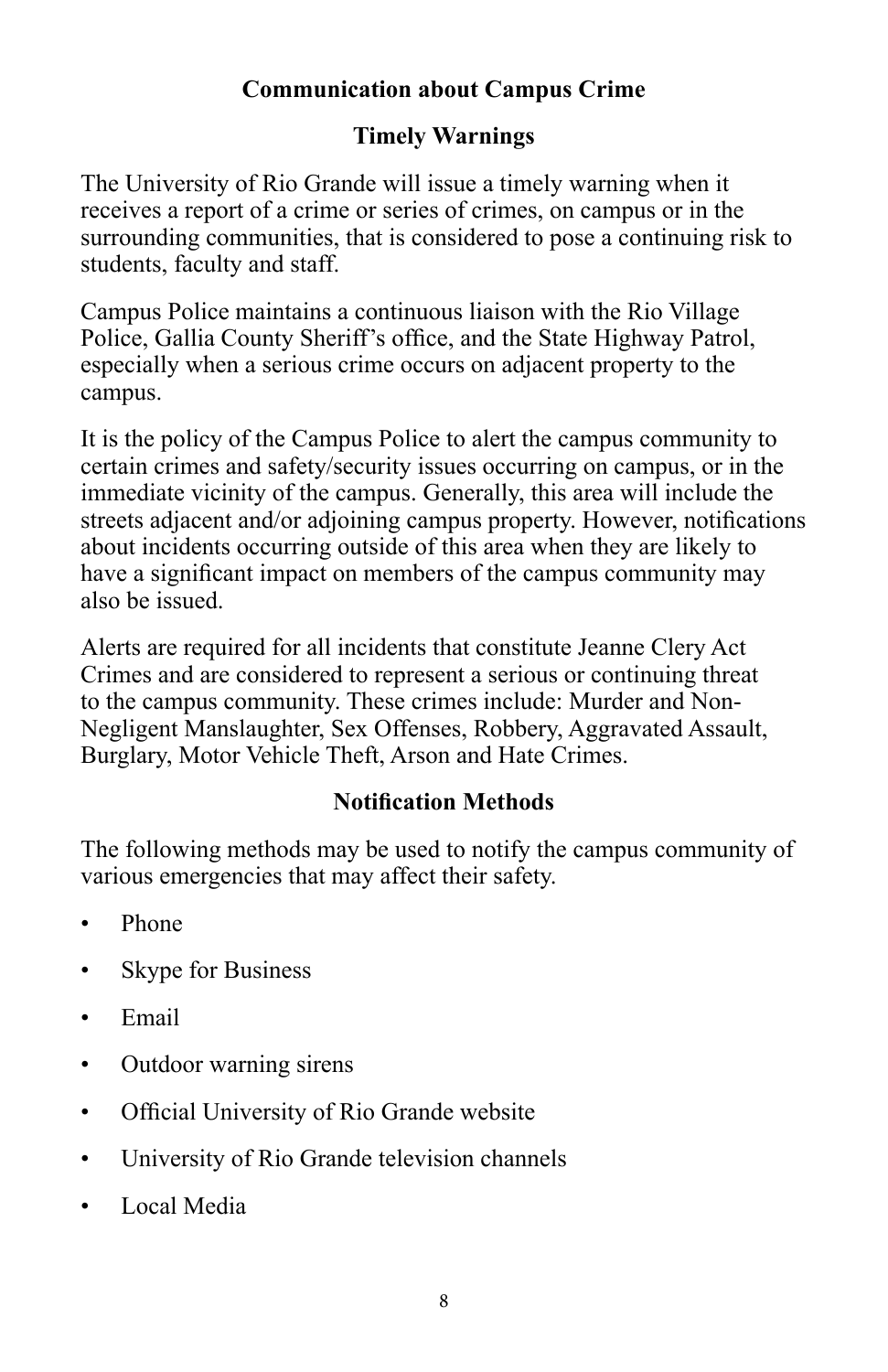# **How to Report a Criminal Offense**

To maximize safety on campus, the University of Rio Grande Campus Police Department strongly encourages anyone with knowledge of any crime, suspicious activity, or unsafe conditions on campus to make an immediate report to the Campus Police in person or by telephone. By reporting criminal activity you will help police officers stop further incidents as well as help them keep the community informed about criminal activity.

To report a crime, call 911 for emergencies, and campus extension 7286 or (740) 245-7286 for other non-emergency matters. Phone calls to the Campus Police office are automatically transferred to the on-duty campus officer if employees are not at the station. You may also inform campus police of a crime anonymously by accessing our electronic tip line from www.rio.edu by clicking on campus police and then clicking tip line or reporting your anonymous tip by calling ext. 7224 on campus or calling (740) 245-7224 off campus. Emergency call box phones are located in parking lots and on buildings across the campus. The phones dial directly to the Campus Police Department. You may also report a crime to the Dean of Students, at (740) 245-7454.

# **Call the Campus Police Department if:**

- $\triangleright$  You see someone committing a crime.
- $\triangleright$  You need to report an old crime.
- $\triangleright$  Someone is injured or ill.
- $\triangleright$  You see fire or smell smoke.
- $\triangleright$  You see anyone or anything suspicious
- $\triangleright$  You think you see a drunken driver
- $\geq$  You have knowledge of a chemical spill

In addition, victims of stalkers or persons with protection orders against another party are strongly encouraged to notify the Campus Police Department of the threat and to provide a copy of the protection order so that the officers may enforce it.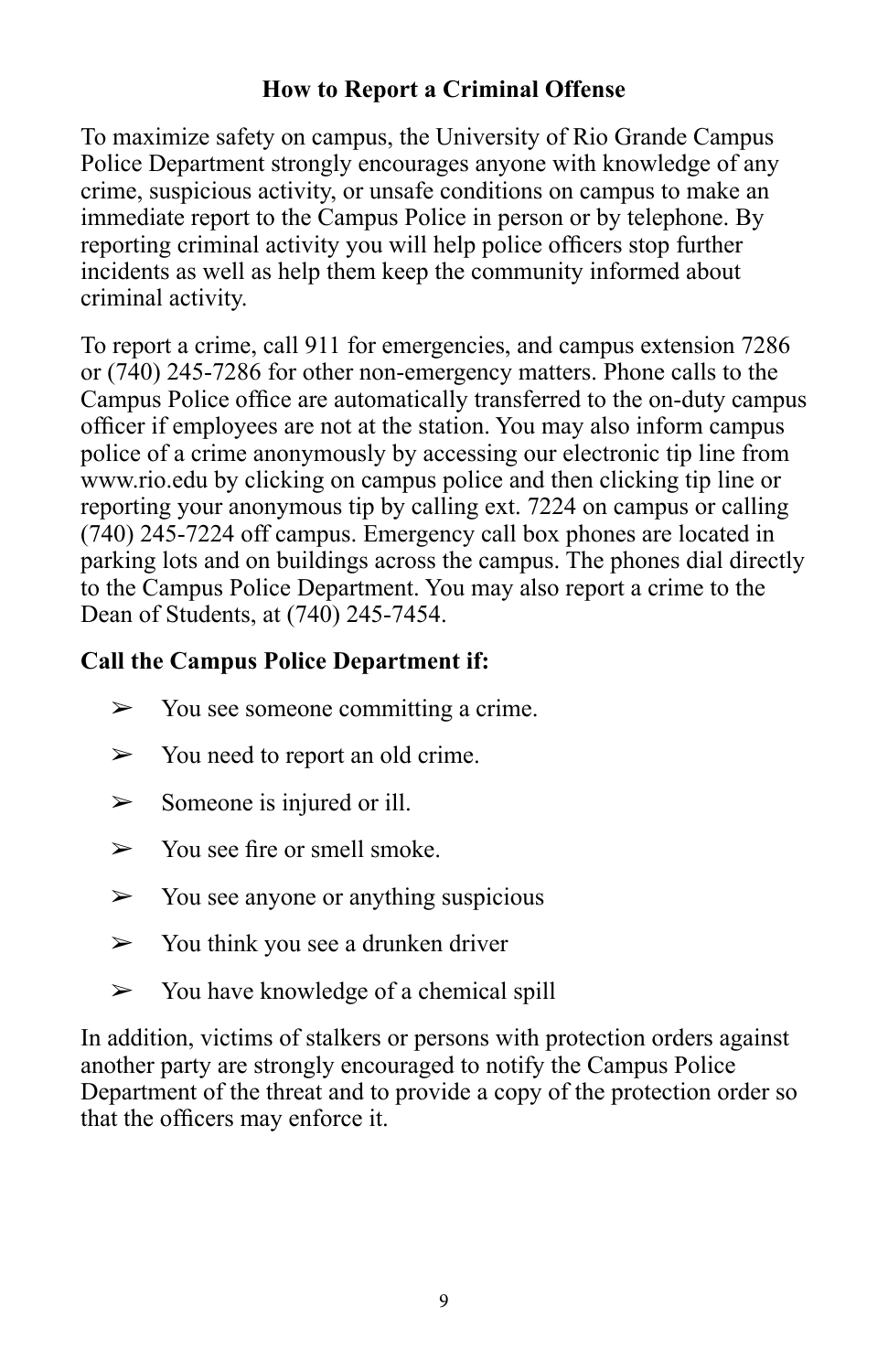# **Additional Options for Reporting Campus Crime**

Individuals on campus may also report crimes to a designated campus security authority (CSA). Campus security authorities are staff and faculty of the University who are required to report information they receive about specified crimes.

- $\geq$  Dean of Students
- $\triangleright$  Student Activities Director
- $\geq$  Athletic Director
- ➢ Coaches of Men's and Women's Sports
- $\triangleright$  Faculty Advisors to Student Groups
- $\triangleright$  Resident Life (RA's and SLCs)
- $\blacktriangleright$  Health Services
- $\triangleright$  Title IX Coordinator
- $\triangleright$  Provost/Vice President for Academic Affairs

# **Confidential Reporting to Pastoral and/or Professional Counselors**

Under the law, campus pastoral and professional counselors, when acting as such, are not considered a campus security authority and are not required to report crimes for inclusion in the annual disclosure of campus crime statistics. As a matter of policy; however, the Campus Police Department encourages all parties to inform potential victims, when appropriate, of procedures to report crimes on a voluntary, confidential basis for inclusion in the annual disclosure of crime statistics.

# **Definitions of Criminal Offenses**

**Aggravated assault** is an unlawful attack by one person upon another for the purpose of inflicting severe or aggravated bodily injury. This type of assault is usually accompanied by the use of a weapon or by means likely to produce death or great bodily harm. It is not necessary that injury result from an aggravated assault when a gun, knife, or other weapon is used which could or probably would result in a serious potential injury if the crime were successfully completed.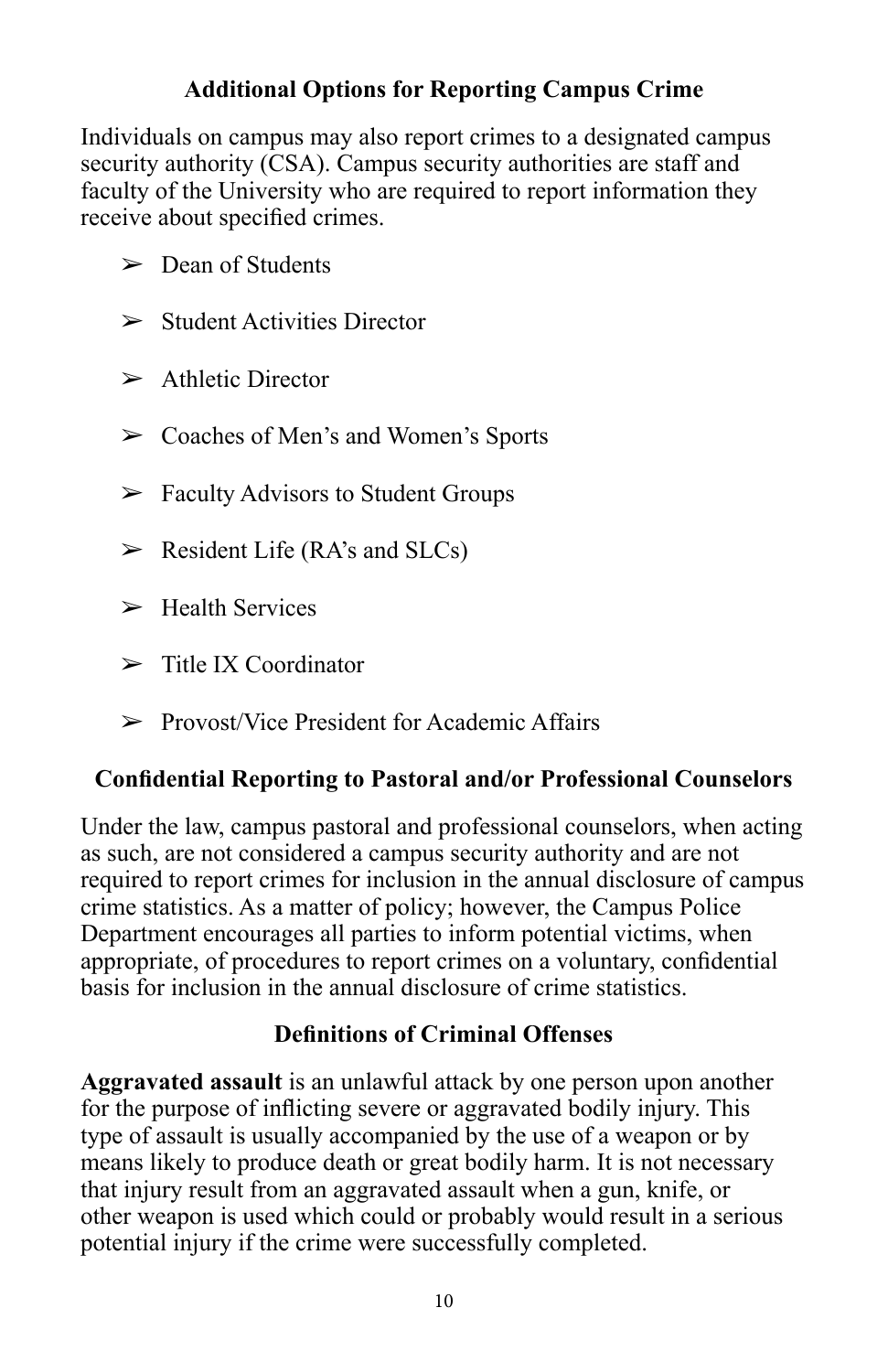**Arson** is any willful or malicious burning or attempt to burn, with or without intent to defraud, a dwelling house, public building, motor vehicle or aircraft, or personal property of another.

**Burglary** is the unlawful entry of a structure to commit a felony or a theft. For reporting purposes, this definition includes: unlawful entry with intent to commit a larceny or a felony; breaking and entering with intent to commit a larceny; housebreaking; safecracking; etc.

**Dating Violence** is violence committee by a person who is or has been in a social relationship of a romantic or intimate nature with the victim; and where the existence of such a relationship shall be based on the length of the relationship; the type of relationship.

**Domestic Violence** is a felony or misdemeanor crime of violence committed by a current or former spouse or domestic partner or one who lived as spouse or domestic partner of the victim, a person with whom the victim shares a child in common, parents and children, person related by consanguinity or affinity, or current or former sexual or intimate partners.

**Drug abuse** violations are defined as the violations of state and local laws relating to the unlawful possession, sale, use, growing manufacturing, and making of narcotic drugs.

**Hate crimes** are committed against a person or property that is motivated, in whole or in part, by the offender's bias. Bias is a preformed negative opinion or attitude toward a group of persons based on their race, gender, gender identity, religion, disability, sexual orientation, ethnicity, national origin, or disability.

**Liquor law violations** are defined as the violation of state or local laws or ordinances prohibiting the manufacture, sale, purchase, transportation, possession, or use of alcoholic beverages.

**Robbery** is the taking or attempting to take anything of value from the care, custody, or control of a person or persons by force or threat of force or violence and/or by putting the victim in fear.

**Sex Offenses** are defined as any sexual act directed against another person, without the consent of the victim, including instances where the victim is incapable of giving consent.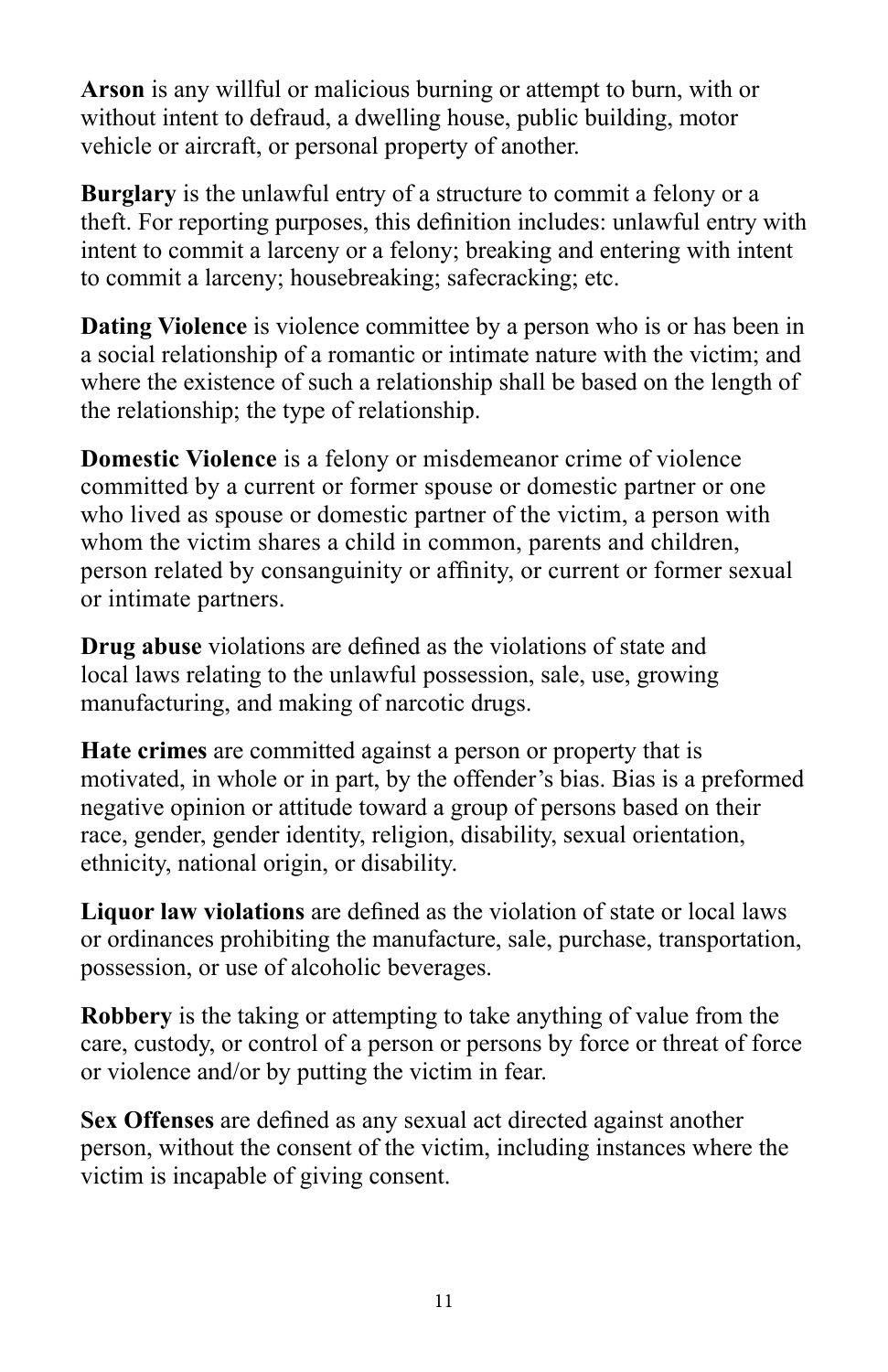- **Rape** is the penetration, no matter how slight, of the vagina or anus with any body part or object, or oral penetration by a sex organ or another person, without the consent of the victim. This definition includes any gender of victim or perpetrator.
- **• Fondling** is the touching of the private body parts of another person for the purpose of sexual gratification, without the consent of the victim, including instances where the victim is incapable of giving consent because of his/her age or because of his/her temporary or permanent mental incapacity.
- **• Incest** is sexual intercourse between persons who are related to each other with in the degrees wherein marriage is prohibited by law.
- **Statutory rape** is sexual intercourse with a person who is under the statutory age of consent.

**Stalking** is engaging in a course of conduct directed at a specific person that would cause a reasonable person to fear for the person's safety or the safety of others or to suffer substantial emotional distress.

**Weapons violations** are defined as the violation of laws or ordinances dealing with weapon offenses, regulatory in nature, such as, manufacture, sale, or possession of deadly weapons, carrying deadly weapons, concealed or openly, furnishing deadly weapons to minors, all attempts to commit any of the aforementioned.

# **Definitions of Geography**

As specified in the Clery Act, the following property descriptions are used to identify the location of crimes on and around URG's campus.

# *On-Campus Buildings or Property*

- 1. Any building or property owned or controlled by an institution within the same reasonably contiguous geographic area and used by the institution in direct support of or in a manner related to the institution's educational purposes, including residence halls; and
- 2. Any building or property that is within or reasonably contiguous to the area identified in the above paragraph, that is owned by the institution but controlled by another person, is frequently used by students and supports institutional purposes (such as a food or retail vendor).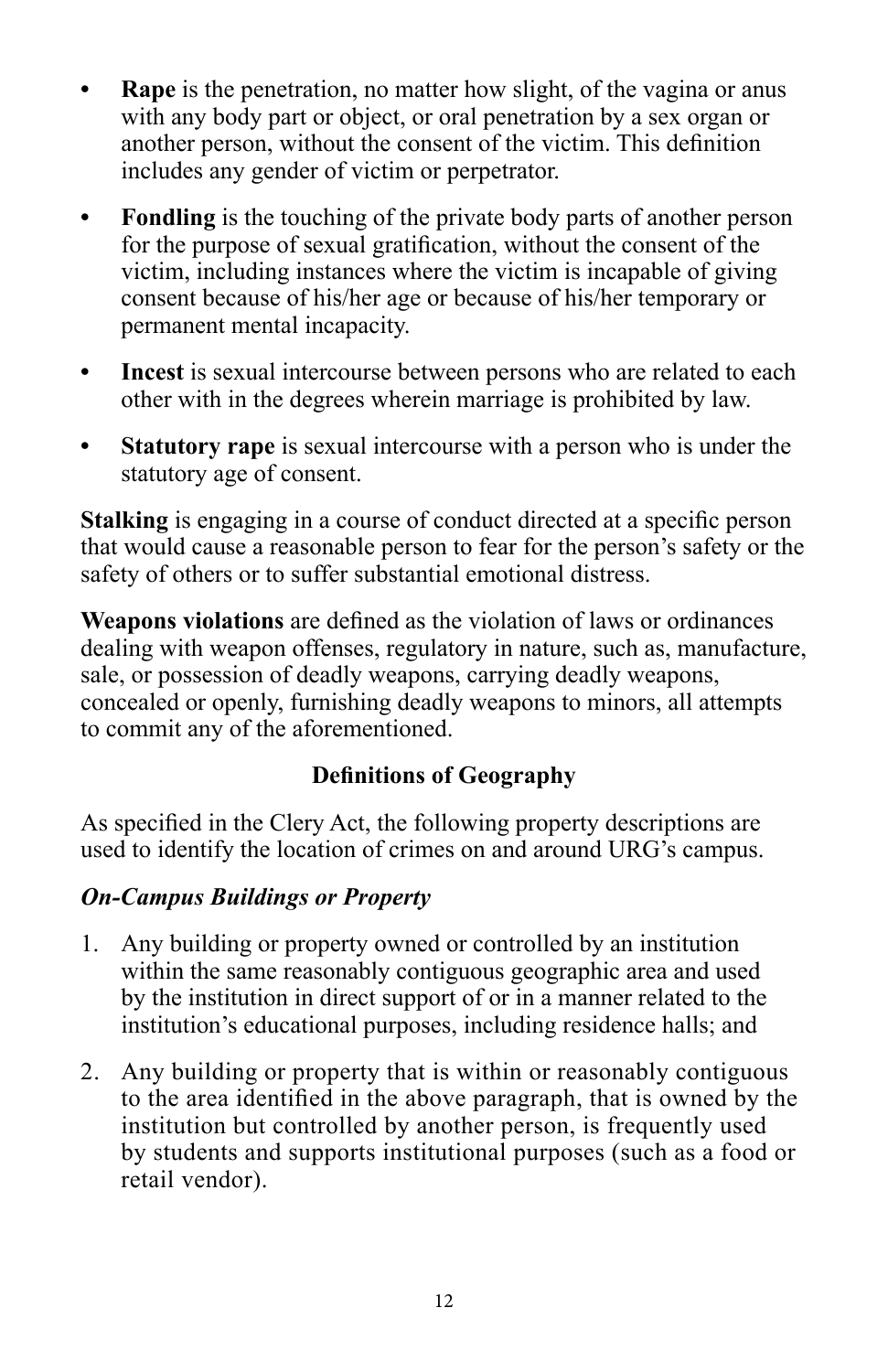# **Non-Campus Buildings or Property**

- 1. Any building or property owned or controlled by a student organization that is officially recognized by the institution; or
- 2. Any building or property owned or controlled by an institution that is used in direct support of or in relation to the institution's educational purposes, is frequently used by students, and is not within the same reasonably contiguous geographic area of the institution.

# **Public Buildings or Property**

All public property, including thoroughfares, streets, sidewalks, and parking facilities, that is within the campus or immediately adjacent to and accessible from the campus.

The University of Rio Grande crime statistics do not include crimes that occur in privately owned homes or businesses within or adjacent to the campus boundaries.

# **Preparation and Disclosure of Crime Statistics**

The University of Rio Grande has a strong commitment to the safety and security of our students, employees, and guests.

The University of Rio Grande/Rio Grande Community College publishes and distributes an annual crime report to all current students, faculty and staff. This report includes statistics for the years 2013-2016. It is also given to any applicant for enrollment or employment upon request and can be mailed. It is prepared to comply with the Jeanne Clery Disclosure of Campus Security Policy and Crime Statistics Act. Each year an email notification is made to all enrolled students, faculty and staff that provide the website to access this report. The Annual Crime report is also available on the University of Rio Grande website http://rio.edu/campuspolice. The report is compiled using crime statistics from reports taken by the campus police and surrounding law enforcement agencies.

The University of Rio Grande campus consists of more than 31 academics, administrative, recreational, and residential buildings situated on 170 acres in the village of Rio Grande, Ohio. Located along a major federal highway (U.S. Route 35), the University currently enrolls approximately 2200 students, of which about 325 are resident students. Additionally, the University has 193 full-time and 90 part-time employees.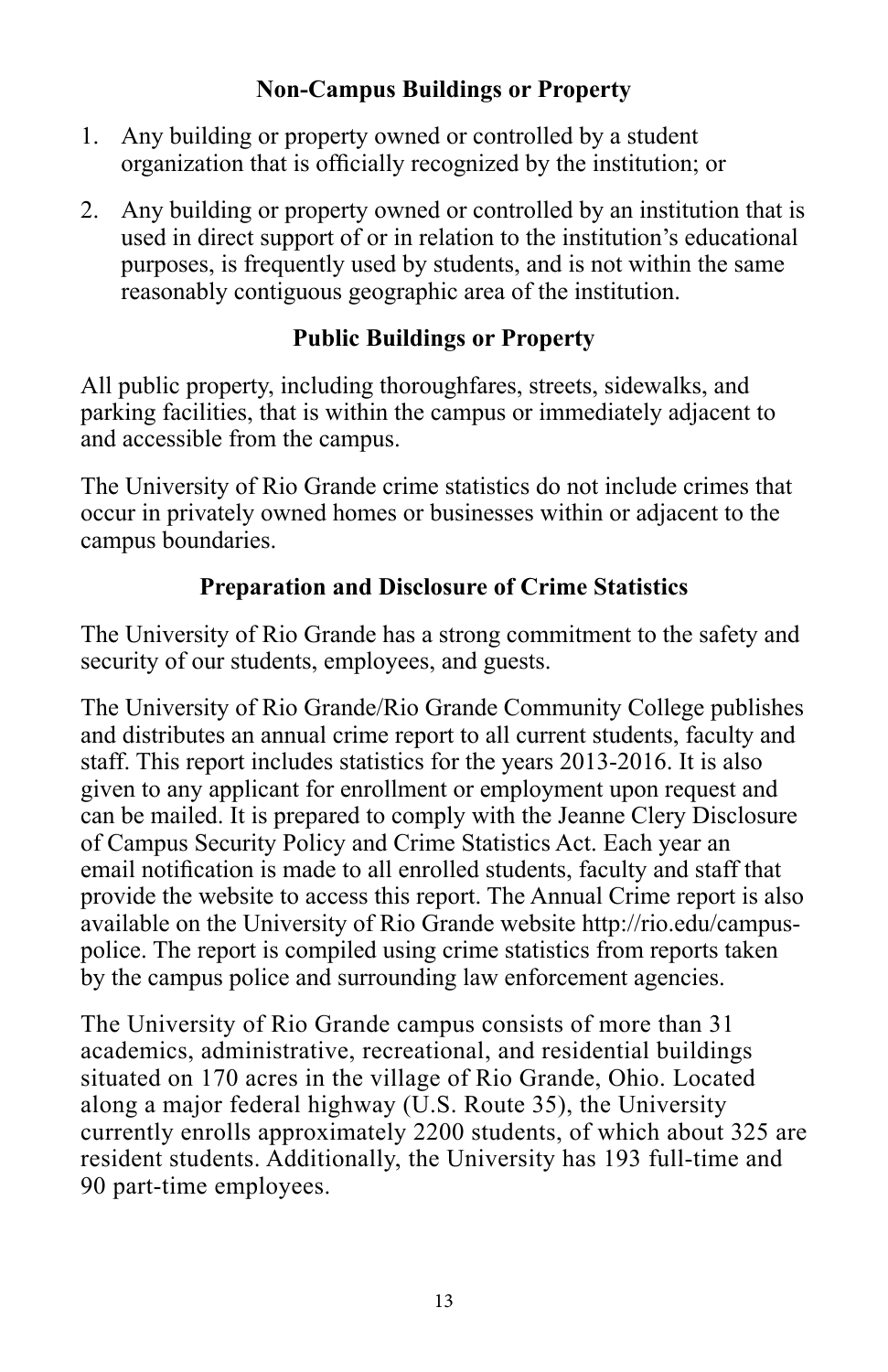# **Security Awareness and Crime Prevention Programs**

Security awareness and crime prevention programs encourage students and employees to be aware of their responsibility for their own security and the security of others. Campus police in cooperation with other University organizations and departments present security awareness and crime prevention programs to the campus community on an ongoing basis.

Campus Police presents orientation programs for new students, and are developing ongoing awareness campaigns regarding the university's policies and prevention programs related to sexual assault, domestic violence, dating violence, and stalking.

Campus Police trains residential life staff, on risk factors, warning signs of abusive behavior, as well as risk reduction for sexual assault, domestic violence, dating violence, and stalking, as well as how to avoid potential attacks or incidents;

Campus Police works cooperatively with various university programs regarding curricular development and faculty and staff development.

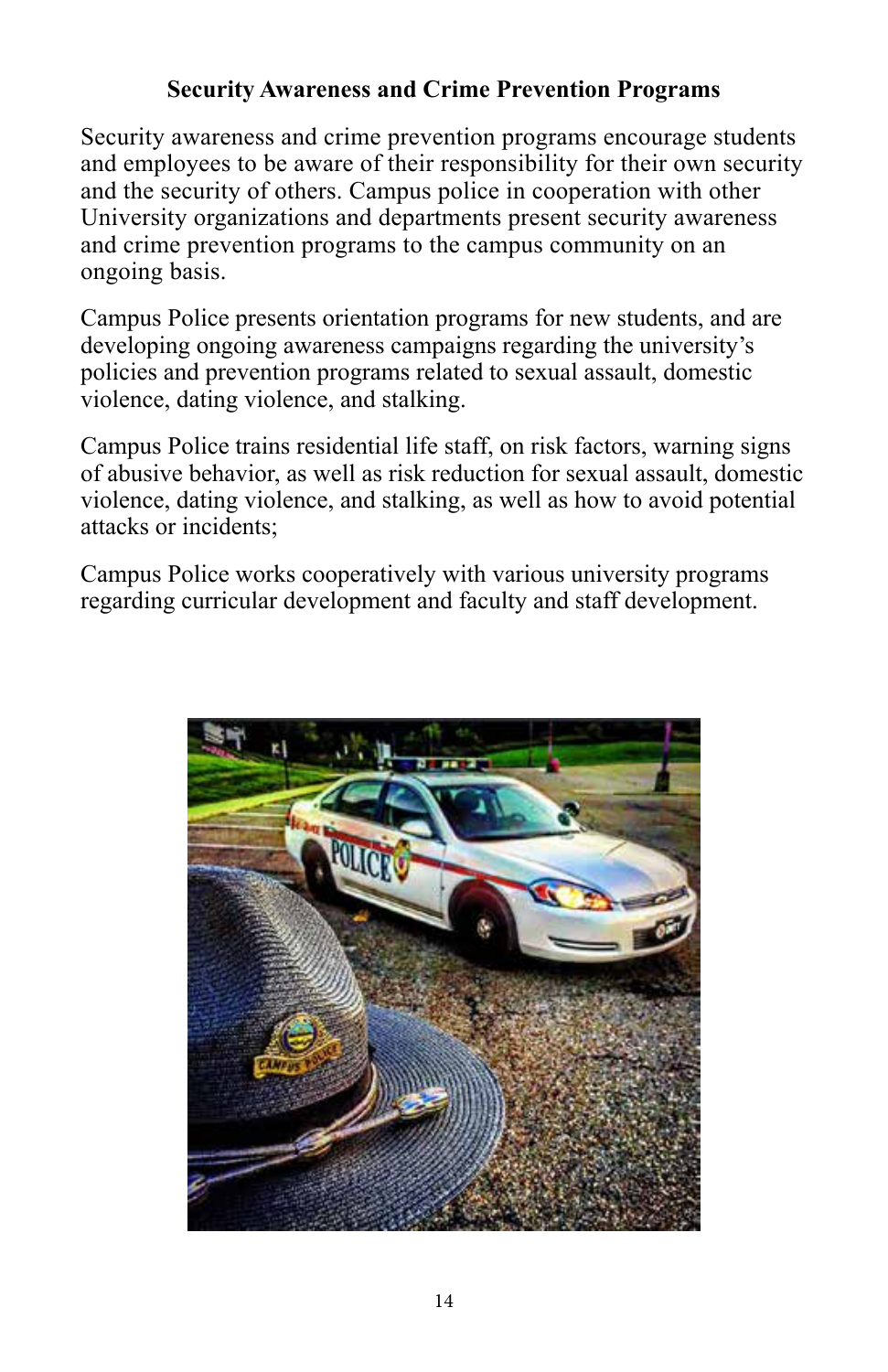## **Crime Statistics**

This section lists crime statistics for the past three years. The offenses are broken down by location. **On-campus (OC)** refers to all property owned and controlled by the University and used by students (i.e. office and classroom buildings, recreational facilities, dining halls & residence halls). The figure under this heading refers to the total number of occurrences on campus. **(RH)** refers only to **residence halls**, and this figure indicates how many of the total OC offenses occurred in the residence halls. **Public property (PP)** refers to streets, sidewalks and parking areas adjacent to campus.

| <b>OFFENSE</b>                           | <b>Total ON CAMPUS</b> |                         |                   | In RESIDENTIAL<br><b>FACILITIES</b> |                     |                | <b>NON CAMPUS</b>   |                     |                     | PUBLIC PROPERTY     |                     |            |
|------------------------------------------|------------------------|-------------------------|-------------------|-------------------------------------|---------------------|----------------|---------------------|---------------------|---------------------|---------------------|---------------------|------------|
|                                          | 2016                   | 2017                    | 2018              | 2016                                | 2017                | 2018           | 2016                | 2017                | 2018                | 2016                | 2017                | 2018       |
| Murder/Non-<br>Negligent<br>Manslaughter | $\overline{0}$<br>ú.   | D.                      | $\Omega$          | $\overline{0}$                      | $\Omega$            | $\mathbf{0}$   | $\overline{0}$      | $\Omega$            | $\Omega$            | $\Omega$            | $\Omega$            | 0          |
| Negligent<br>Manslaughter                | O                      | $\theta$                | 0                 | 0                                   | 0                   | $\mathbf{0}$   | 0                   | $\ddot{\mathbf{0}}$ | $\Omega$            | 0                   | 0                   | o          |
| *Sex Offenses,<br>Forcible               | ı                      | 3                       | 1                 | $\mathbf{0}$                        | 3                   | 1              | $\alpha$            | $\mathbf{0}$        | o                   | $\alpha$            | $\alpha$            | o          |
| ** Sex Offenses.<br>Non-Forcible         | $\ddot{\mathbf{0}}$    | $\theta$                | $\bf{0}$          | $\theta$                            | $\bf{0}$            | $\theta$       | $\mathbf{0}$        | $\Omega$            | $^{\circ}$          | $\alpha$            | $\ddot{\mathbf{0}}$ | Ü.         |
| Dating Violence                          | $\ddot{\mathbf{o}}$    | o                       | o                 | ō                                   | $\sigma$            | $\alpha$       | $\alpha$            | ō                   | $\alpha$            | ō                   | $\alpha$            | o          |
| Domestic<br>Violence                     | $\ddot{\mathbf{0}}$    | $\Omega$                | o                 | $\Omega$                            | 0                   | $\Omega$       | $\ddot{\mathbf{0}}$ | $\bf{0}$            | $\ddot{\mathbf{0}}$ | $\ddot{\mathbf{0}}$ | $\ddot{\mathbf{0}}$ | o          |
| Stalking                                 | $\bf{0}$               | $\bf{0}$                | $\sigma$          | $\bf{0}$                            | $\sigma$            | $\bf{0}$       | $\bf{o}$            | $\sigma$            | $\bf{0}$            | $\alpha$            | $\bf{o}$            | o          |
| Robbery                                  | $\theta$               | ö                       | $\alpha$          | $\alpha$                            | $\alpha$            | $\alpha$       | $\alpha$            | $\alpha$            | $\alpha$            | $\alpha$            | $\alpha$            | o          |
| Aggravated<br>Assault                    | ö                      | $\bf{0}$                | 0                 | $\mathbf{0}$                        | $\theta$            | $\bf{0}$       | $\Omega$            | $\alpha$            | $\ddot{\mathbf{0}}$ | $\alpha$            | $\ddot{\mathbf{0}}$ | 0          |
| Burglary                                 | 3                      | $\overline{\mathbf{z}}$ | $\mathbf{1}$      | 3                                   | 2                   | $\mathbf{1}$   | $\Omega$            | $\bf{0}$            | $\Omega$            | $\Omega$            | $\Omega$            | $\Omega$   |
| Motor Vehicle<br>Theft                   | $\ddot{\mathbf{0}}$    | 0                       | ö                 | $\bf{0}$                            | $\bf{o}$            | $\bf{0}$       | ō                   | $\circ$             | $\mathbf 0$         | o                   | $\bf{o}$            | o          |
| Arson                                    | ö                      | ö                       | $\mathbf{0}$      | $\bf{0}$                            | $\ddot{\mathbf{0}}$ | $\theta$       | $\ddot{\mathbf{0}}$ | $\ddot{\mathbf{0}}$ | $\ddot{\mathbf{0}}$ | $\ddot{\mathbf{0}}$ | $\ddot{\mathbf{0}}$ | Ó          |
| Liquor Law<br>Arrests                    | $\mathbf 0$            | $^{\circ}$              | o                 | $\bf{0}$                            | $\sigma$            | $\Omega$       | $^{\circ}$          | $\Omega$            | $\bf{0}$            | $\alpha$            | $\sigma$            | o          |
| Liquor Law<br>Violation<br>Referrals     | 2.                     | 1                       | $\overline{\tau}$ | $\overline{2}$                      | 1                   | 6              | o                   | $\ddot{\mathbf{0}}$ | $\Omega$            | $\ddot{\mathbf{0}}$ | $^{\circ}$          | o          |
| Drug Law<br>Arrests                      | $\ddot{\mathbf{0}}$    | $\Omega$                | ī.                | $\Omega$                            | $\alpha$            | $\alpha$       | $\Omega$            | $\Omega$            | $\Omega$            | $\alpha$            | $\Omega$            | $\Omega$   |
| Drug Law<br>Referrals                    | 9                      | $\ddot{4}$              | $\mathbf{I}$      | $\mathbf{Q}$                        | $\overline{2}$      | $\mathbf{0}$   | $\Omega$            | $\Omega$            | $\Omega$            | $\ddot{\mathbf{0}}$ | $\ddot{\mathbf{0}}$ | o          |
| Illegal Weapons<br>Arrest                | $\alpha$               | $\theta$                | $\mathbf{0}$      | $\bf{0}$                            | $\theta$            | $\bf{0}$       | $\alpha$            | $\mathbf 0$         | $\ddot{\mathbf{0}}$ | $\mathbf 0$         | $\alpha$            | $^{\circ}$ |
| <b>Illegal Weapons</b><br>Referrals      | $\bf{0}$               | $\theta$                | $\overline{0}$    | $\alpha$                            | $\sigma$            | $\overline{0}$ | $\alpha$            | $\theta$            | $\alpha$            | $\alpha$            | $\alpha$            | $\bf{0}$   |
| <b>Total Referrals</b>                   | $\Omega$               | 0                       | $\Omega$          | $\overline{0}$                      | $\bf{0}$            | $\mathbf 0$    | ō                   | $\Omega$            | $\alpha$            | $\alpha$            | $\alpha$            | $\Omega$   |

## **Rio Grande – Main Campus**

#### **Hate Crimes**

- The F.B.I. defines forcible sex offenses as rape, attempted rape, forcible sodomy, forcible fondling, and sexual assault with an object.
- \*\* The F.B.I. defines non-forcible sex offenses as incest, corruption of a minor, etc.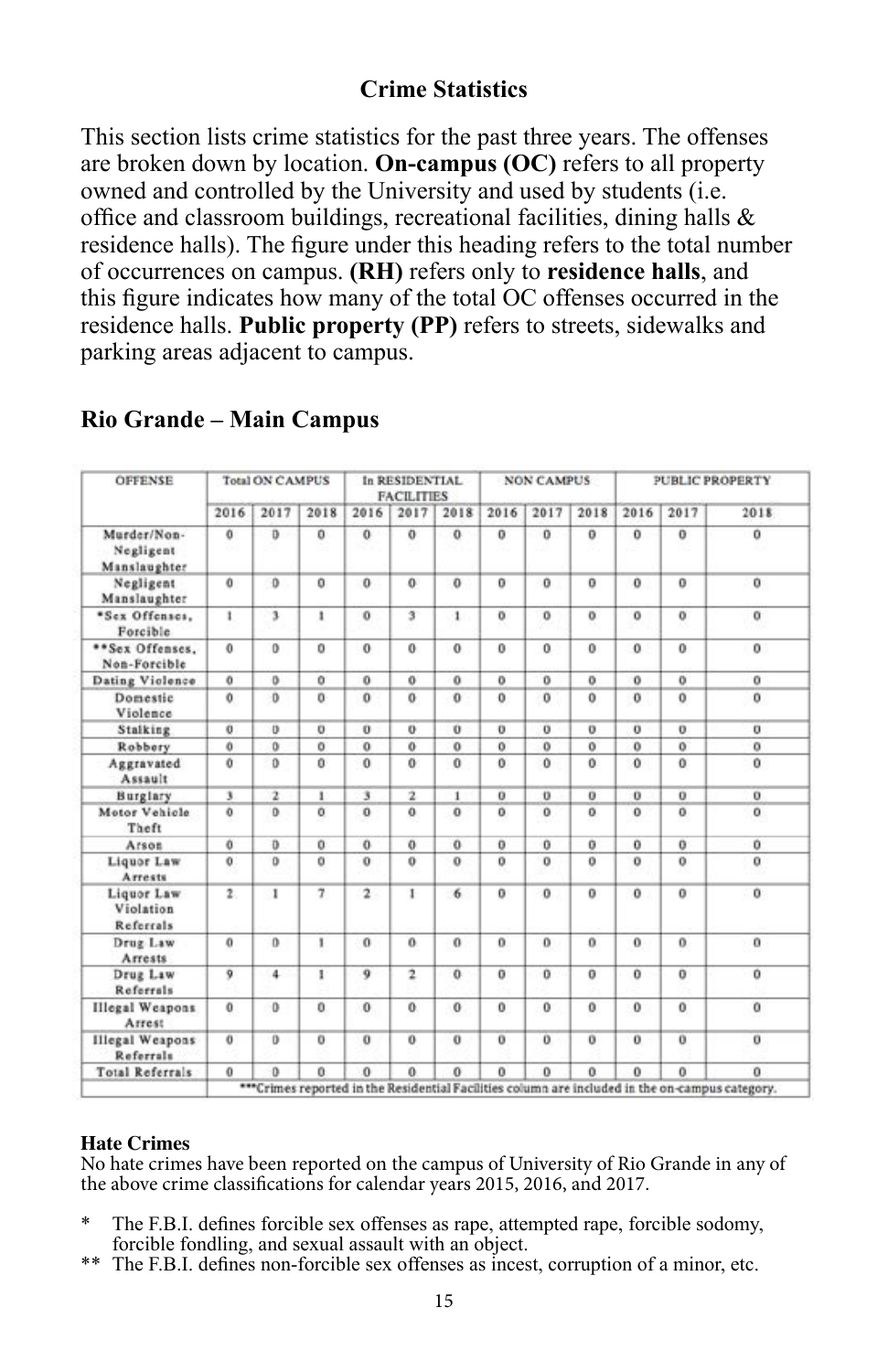# **Meigs County - Rio Grande Branch:**

| <b>OFFENSE</b>                           | <b>Total ON CAMPUS</b> |                     |                                                                                  | IN RESIDENTIAL<br><b>FACILITIES</b> |                     |                     | <b>NON CAMPUS</b> |                     |                | <b>PUBLIC</b><br><b>PROPERTY</b> |                     |                     |
|------------------------------------------|------------------------|---------------------|----------------------------------------------------------------------------------|-------------------------------------|---------------------|---------------------|-------------------|---------------------|----------------|----------------------------------|---------------------|---------------------|
|                                          | 2016                   | 2017                | 2018                                                                             | 2016                                | 2017                | 2018                | 2016              | 2017                | 2018           | 2016                             | 2017                | 2018                |
| Murder/Non-<br>Negligent<br>Manslaughter | G.                     | $\alpha$            | $\Omega$                                                                         | $\Omega$                            | $\theta$            | $\ddot{\mathbf{0}}$ | $^{\circ}$        | $\mathbf{0}$        | $\mathbf 0$    | 0                                | 0                   | $\Omega$            |
| Negligent<br>Manslaughter                | o                      | $\ddot{\mathbf{0}}$ | $\mathbf 0$                                                                      | $\alpha$                            | $\Omega$            | ō                   | $\alpha$          | $\Omega$            | $\alpha$       | o                                | $\alpha$            | $\bf{0}$            |
| *Sex Offenses.<br>Forcible               | 0                      | $\ddot{\mathbf{0}}$ | $\mathbf 0$<br>œ                                                                 | $\Omega$                            | $\theta$            | 0                   | $^{\circ}$        | $\bf{0}$<br>œ       | $\bf{0}$<br>89 | o                                | Ü.                  | $\mathbf{0}$        |
| **Sex Offenses.<br>Non-Forcible          | O.                     | $\ddot{\text{o}}$   | $\mathbf 0$                                                                      | $\Omega$                            | $\ddot{\mathbf{0}}$ | $\ddot{\mathbf{0}}$ | $\bf{0}$          | $\bf{0}$            | $\mathbf 0$    | $\Omega$                         | $\mathbf{0}$        | $^{\circ}$ 0        |
| Robbery                                  | 0                      | $\Omega$            | $\theta$                                                                         | $\Omega$                            | $\theta$            | a                   | $^{\circ}$        | $\theta$            | $\theta$       | $\alpha$                         | o                   | $\theta$            |
| <b>Aggravated Assault</b>                | 0                      | $\alpha$            | $\bf{0}$                                                                         | n                                   | $\theta$            | o                   | $\bf{0}$          | $\Omega$            | $\bf{0}$       | 0                                | $\alpha$            | $\Omega$            |
| <b>Burglary</b>                          | 0                      | $\alpha$            | $\theta$                                                                         | n.                                  | $\mathbf{0}$        | o                   | $\alpha$          | $\alpha$            | $\mathbf 0$    | $\Omega$                         | $^{\circ}$          | $\alpha$            |
| Motor Vehicle<br>Theft                   | 0                      | $\alpha$            | $\Omega$                                                                         | $\alpha$                            | $\Omega$            | ō                   | 0                 | $\Omega$            | $\alpha$       | $\alpha$                         | $\mathbf{0}$        | $\alpha$            |
| Arson                                    | fr.                    | ů                   | $\Omega$                                                                         | o                                   | $\theta$            | <b>B</b>            | $\theta$          | $\Omega$            | $\theta$       | o                                | o                   | $\Omega$            |
| Liquor Law Arrests                       | $\alpha$               | ň                   | o                                                                                | $\alpha$                            | $\Omega$            | a                   | $\alpha$          | $\Omega$            | $\alpha$       | ō                                | $\Omega$            | $\overline{0}$      |
| Liquor Law<br>Violation Referrals        | e.                     | ó                   | $^{\circ}$                                                                       | o                                   | $\theta$            | o                   | $\Omega$          | $\bf{0}$            | $\alpha$       | 0                                | $\alpha$            | $\Omega$            |
| Drug Law Arrests                         | Ŭ.                     | ō                   | $\mathbf{0}$                                                                     | o                                   | $\theta$            | $\ddot{\mathbf{0}}$ | $\theta$          | $\mathbf{0}$        | $\Omega$       | o                                | o.                  | $\bf{0}$            |
| Drug Law Referrals                       | $\overline{0}$         | ô                   | ó                                                                                | ō                                   | $\theta$            | ö                   | $\Omega$          | $\ddot{\mathbf{0}}$ | $\alpha$       | o                                | $\ddot{\mathbf{0}}$ | $\ddot{\mathbf{0}}$ |
| Illegal Weapons<br>Arrest                | $\alpha$               | $\alpha$            | $\bf{0}$                                                                         | $\bf{0}$                            | $\theta$            | û                   | $\bf{0}$          | $\bf{0}$            | $\alpha$       | $\Omega$                         | $^{\circ}$          | $\theta$            |
| Illegal Weapons<br>Referrals             | 0                      | $\bf{0}$            | $\theta$                                                                         | $\Omega$                            | $\mathbf{0}$        | $\theta$            | $^{\circ}$        | $\Omega$            | $\Omega$       | $\Omega$                         | $\Omega$            | $\mathbf{0}$        |
|                                          |                        |                     | *** Crimes reported in the Residential Facilities column are included in the on- |                                     |                     | campus category.    |                   |                     |                |                                  |                     |                     |

#### **Hate Crimes**

- The F.B.I. defines forcible sex offenses as rape, attempted rape, forcible sodomy, forcible fondling, and sexual assault with an object.
- \*\* The F.B.I. defines non-forcible sex offenses as incest, corruption of a minor, etc.

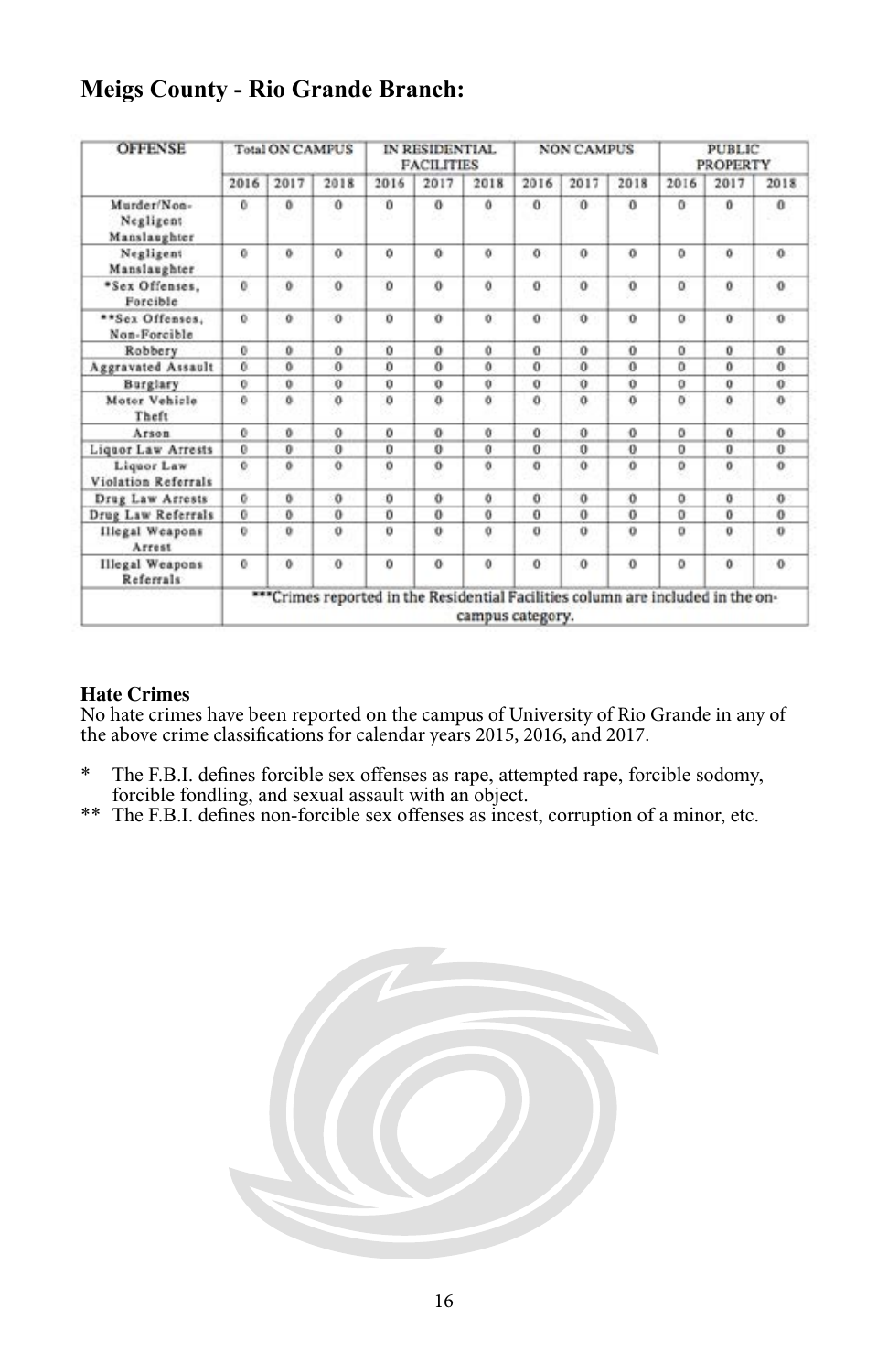# **McArthur - Rio Grande Branch:**

| <b>OFFENSE</b>                           | <b>Total ON CAMPUS</b> |          |                                                                                 |            | In RESIDENTIAL<br><b>FACILITIES</b> |                  |             | <b>NON CAMPUS</b>   |          |          | <b>PUBLIC</b><br><b>PROPERTY</b> |                |  |
|------------------------------------------|------------------------|----------|---------------------------------------------------------------------------------|------------|-------------------------------------|------------------|-------------|---------------------|----------|----------|----------------------------------|----------------|--|
|                                          | 2016                   | 2017     | 2018                                                                            | 2016       | 2017                                | 2018             | 2016        | 2017                | 2018     | 2016     | 2017                             | 2018           |  |
| Murder/Non-<br>Negligent<br>Manslaughter | $\mathbf{0}$           | ŭ        | o                                                                               | ũ          | $\mathbf{0}$                        | o                | $\bf{0}$    | ũ                   | o        | o        | o                                | $\theta$       |  |
| Negligent<br>Manslaughter                | $\Omega$               | a        | $\Omega$                                                                        | $^{\circ}$ | $\Omega$                            | o                | $\alpha$    | o                   | $\Omega$ | o        | $\Omega$                         | $\mathbf{0}$   |  |
| Sex Offenses.<br>Forcible *              | $\bf{0}$               | 0        | $^{\circ}$                                                                      | o          | $\mathbf{0}$                        | o.               | $\mathbf 0$ | $\mathbf{0}$        | o        | o        | $\Omega$                         | $\Omega$       |  |
| Sex Offenses, Non-<br>Forcible**         | $\bf{0}$               | o        | $\Omega$                                                                        | o          | $\theta$                            | o                | $\bf{0}$    | 0                   | 0        | $\bf{0}$ | $\Omega$                         | $\overline{0}$ |  |
| Robbery                                  | $^{\circ}$             | $\circ$  | $\alpha$                                                                        | ū          | $\sigma$                            | a                | $\alpha$    | ū                   | ő        | ō.       | $^{\circ}$                       | $\mathbf{0}$   |  |
| <b>Aggravated Assault</b>                | $\alpha$               | $\alpha$ | $\Omega$                                                                        | $\Omega$   | $\alpha$                            | o.               | $\alpha$    | $\Omega$            | $\Omega$ | o        | $\Omega$                         | $\Omega$       |  |
| Burglary                                 | $\alpha$               | ö        | o                                                                               | o          | $\mathbf{0}$                        | o                | $\Omega$    | ō                   | o        | ö        | $\Omega$                         | 0              |  |
| Motor Vehicle<br>Theft                   | $\theta$               | ö        | $\ddot{\mathbf{0}}$                                                             | $\Omega$   | $\theta$                            | o                | ō           | $\ddot{\mathbf{0}}$ | o        | ö        | $\Omega$                         | $\theta$       |  |
| Arson                                    | 0                      | ũ        | $\Omega$                                                                        | o          | $\theta$                            | o                | O.          | o                   | 0        | ō        | $\alpha$                         | $\mathbf{0}$   |  |
| Liquor Law Arrests                       | $\alpha$               | ō        | ũ                                                                               | o          | $\theta$                            | o                | $\Omega$    | 0                   | $\alpha$ | ö        | $^{\circ}$                       | $\Omega$       |  |
| Liquor Law<br>Violation Referrals        | $\alpha$               | $\Omega$ | $\bf{0}$                                                                        | $\alpha$   | $\alpha$                            | o                | 0           | $\Omega$            | o        | $\Omega$ | $\alpha$                         | $\theta$       |  |
| Drug Law Arrests                         | $\theta$               | o        | $\Omega$                                                                        | $\Omega$   | $\theta$                            | o                | $\Omega$    | $\Omega$            | $\Omega$ | ũ        | $\Omega$                         | $\bf{0}$       |  |
| Drug Law Referrals                       | $\overline{0}$         | ö        | Ü                                                                               | o          | $\bf{0}$                            | ū                | o           | ō                   | o        | ō        | $\Omega$                         | $\sigma$       |  |
| Illegal Weapons<br>Arrest                | $\bf{0}$               | ö        | $\Omega$                                                                        | $^{\circ}$ | $\mathbf 0$                         | o                | o           | ō                   | $\sigma$ | ö        | $\ddot{\mathbf{0}}$              | $\bf{0}$       |  |
| Illegal Weapons<br>Referrals             | 0                      | ō        | $\Omega$                                                                        | $\Omega$   | $\theta$                            | ű                | 0           | o                   | 0        | o.       | $\Omega$                         | $\mathbf{0}$   |  |
|                                          |                        |          | ***Crimes reported in the Residential Facilities column are included in the on- |            |                                     | campus category. |             |                     |          |          |                                  |                |  |

#### **Hate Crimes**

- \* The F.B.I. defines forcible sex offenses as rape, attempted rape, forcible sodomy, forcible fondling, and sexual assault with an object.
- \*\* The F.B.I. defines non-forcible sex offenses as incest, corruption of a minor, etc.

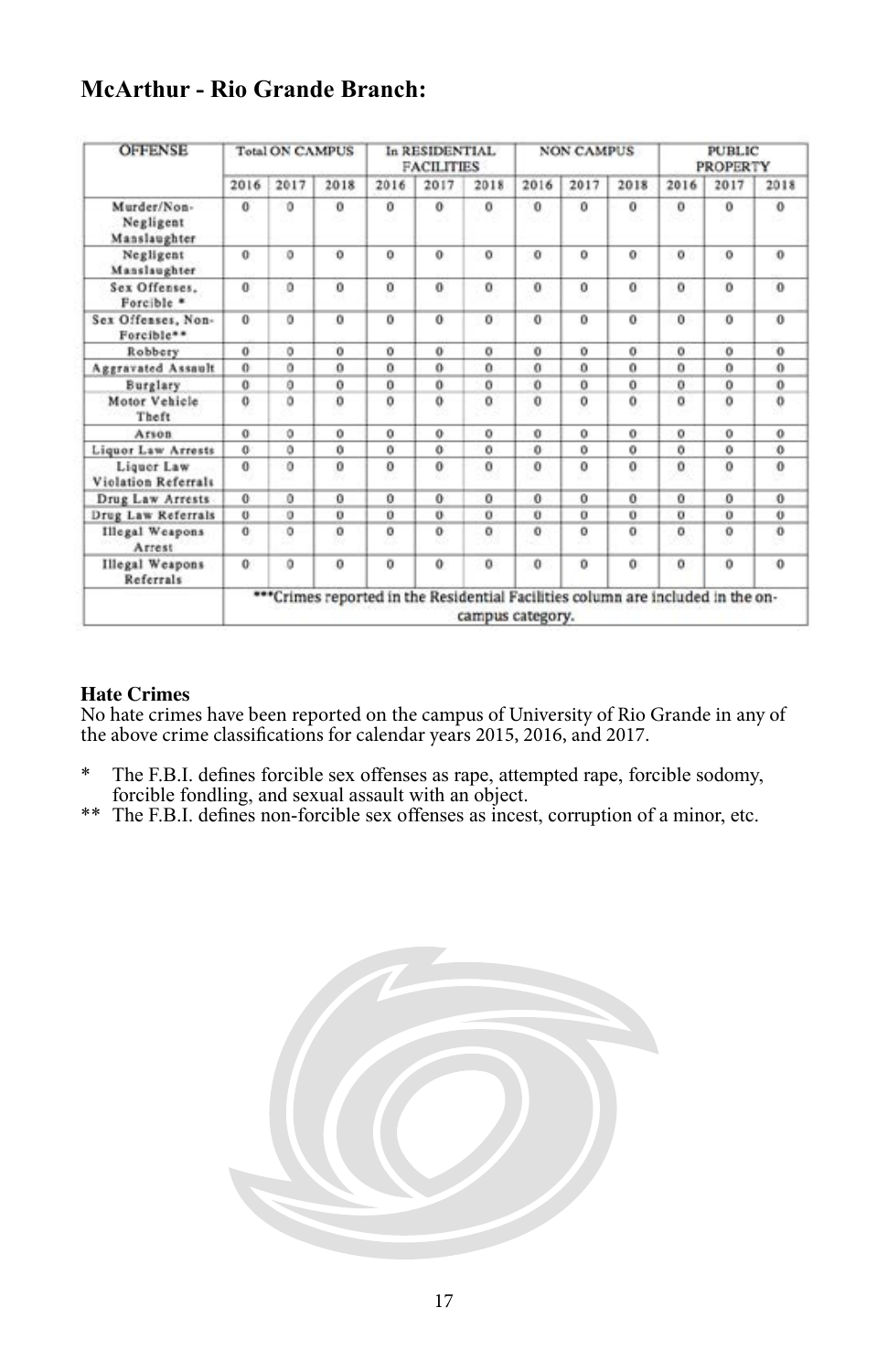# **Jackson - Rio Grande Branch:**

| <b>OFFENSE</b>                            | <b>Total ON CAMPUS</b> |                     |                                                                                  | In RESIDENTIAL<br><b>FACILITIES</b> |                     |                  | <b>NON CAMPUS</b>   |          |                     | <b>PUBLIC</b><br><b>PROPERTY</b> |          |            |
|-------------------------------------------|------------------------|---------------------|----------------------------------------------------------------------------------|-------------------------------------|---------------------|------------------|---------------------|----------|---------------------|----------------------------------|----------|------------|
|                                           | 2016                   | 2017                | 2018                                                                             | 2016                                | 2017                | 2018             | 2016                | 2017     | 2018                | 2016                             | 2017     | 2018       |
| Murder/Non-<br>Negligent<br>Manslaughter. | 0                      | 0                   | $^{\circ}$                                                                       | $\theta$                            | $^{\circ}$          | 0                | $\theta$            | o        | 0                   | $\theta$                         | ٥        | o          |
| Negligent<br>Manslaughter                 | $\bf{0}$               | $\ddot{\mathbf{0}}$ | $^{\circ}$                                                                       | $\theta$                            | $\ddot{\mathbf{0}}$ | 0                | $\Omega$            | o        | 0                   | 0                                | o        | o          |
| Sex Offenses,<br>Forcible <sup>*</sup>    | $\alpha$               | $\ddot{\mathbf{0}}$ | o                                                                                | $\mathbf{o}$                        | o                   | ō.               | $\Omega$            | o        | $\ddot{\mathbf{0}}$ | 0                                | ö        | o          |
| Sex Offenses, Non-<br>Forcible**          | $\mathbf{0}$           | $\mathbf{0}$        | $\mathbf 0$                                                                      | $\mathbf{0}$                        | $\mathbf 0$         | 0                | $\mathbf{0}$        | 0        | $\mathbf 0$         | $\mathbf{0}$                     | 0        | $\Omega$   |
| Robbery                                   | $\alpha$               | $\ddot{\mathbf{0}}$ | $\alpha$                                                                         | $\theta$                            | $\alpha$            | $\alpha$         | $\alpha$            | o        | $\alpha$            | o                                | o        | o          |
| Aggravated Assault                        | ö                      | $\ddot{\mathbf{0}}$ | $\Omega$                                                                         |                                     | $\ddot{\mathbf{0}}$ | ō.               | o                   | ò        | $\Omega$            | o                                | ō        | o          |
| Burglary                                  | 0                      | Ó                   | o                                                                                | $\theta$                            | $\alpha$            | ō                | $\alpha$            | ā        | $\Omega$            | 0                                | ö        | ٥          |
| Motor Vehicle<br>Theft                    | 0                      | $\ddot{\mathbf{0}}$ | o                                                                                | $\theta$                            | $^{\circ}$          | o.               | $\alpha$            | o        | $\bf{o}$            | $\sqrt{a}$                       | o        | o          |
| Arson                                     | $\bf{0}$               | $\ddot{\mathbf{0}}$ | $^{\circ}$                                                                       | $\Omega$                            | $^{\circ}$          | $\alpha$         | $\Omega$            | $\Omega$ | $\Omega$            | $\ddot{\mathbf{0}}$              | 0        | 0          |
| Liquor Law Arrests                        | $\mathbf{0}$           | $\ddot{\mathbf{0}}$ | $\Omega$                                                                         | $\theta$                            | $\Omega$            | o.               | $\alpha$            | ō        | $\Omega$            | $\theta$                         | $\alpha$ | û          |
| Liquor Law<br>Violation Referrals         | $\theta$               | $\ddot{\mathbf{0}}$ | o                                                                                | $\theta$                            | $\Omega$            | o.               | $\alpha$            | Ŭ        | o                   | $\theta$                         | õ        | $^{\circ}$ |
| Drug Law Arrests                          | $^{\circ}$             | $\ddot{\mathbf{0}}$ | $^{\circ}$                                                                       | $\theta$                            | $\Omega$            | $^{\circ}$       | $\Omega$            | ö        | 0                   | 0                                | o        | o          |
| Drug Law Referrals                        | 0                      | 0                   | o                                                                                | $\theta$                            | o                   | ō                | $\Omega$            | ō        | ō                   | 0                                | ö        | o          |
| Illegal Weapons<br>Arrest                 | $\bf{0}$               | $\bf{0}$            | $\alpha$                                                                         | $\theta$                            | ō                   | ö                | $\Omega$            | ō        | ō                   | o                                | ä        | $\Omega$   |
| Illegal Weapons<br>Referrals              | 0                      | $\mathbf{0}$        | $\alpha$                                                                         | $\theta$                            | $\ddot{\mathbf{0}}$ | 0                | $\ddot{\mathbf{0}}$ | ū        | 0                   | $\theta$                         | ō        | o          |
|                                           |                        |                     | *** Crimes reported in the Residential Facilities column are included in the on- |                                     |                     | campus category. |                     |          |                     |                                  |          |            |

\*\*\*\*The Jackson Rio Branch opened 6/1/2015\*\*\*\*

#### **Hate Crimes**

- The F.B.I. defines forcible sex offenses as rape, attempted rape, forcible sodomy, forcible fondling, and sexual assault with an object.
- \*\* The F.B.I. defines non-forcible sex offenses as incest, corruption of a minor, etc.

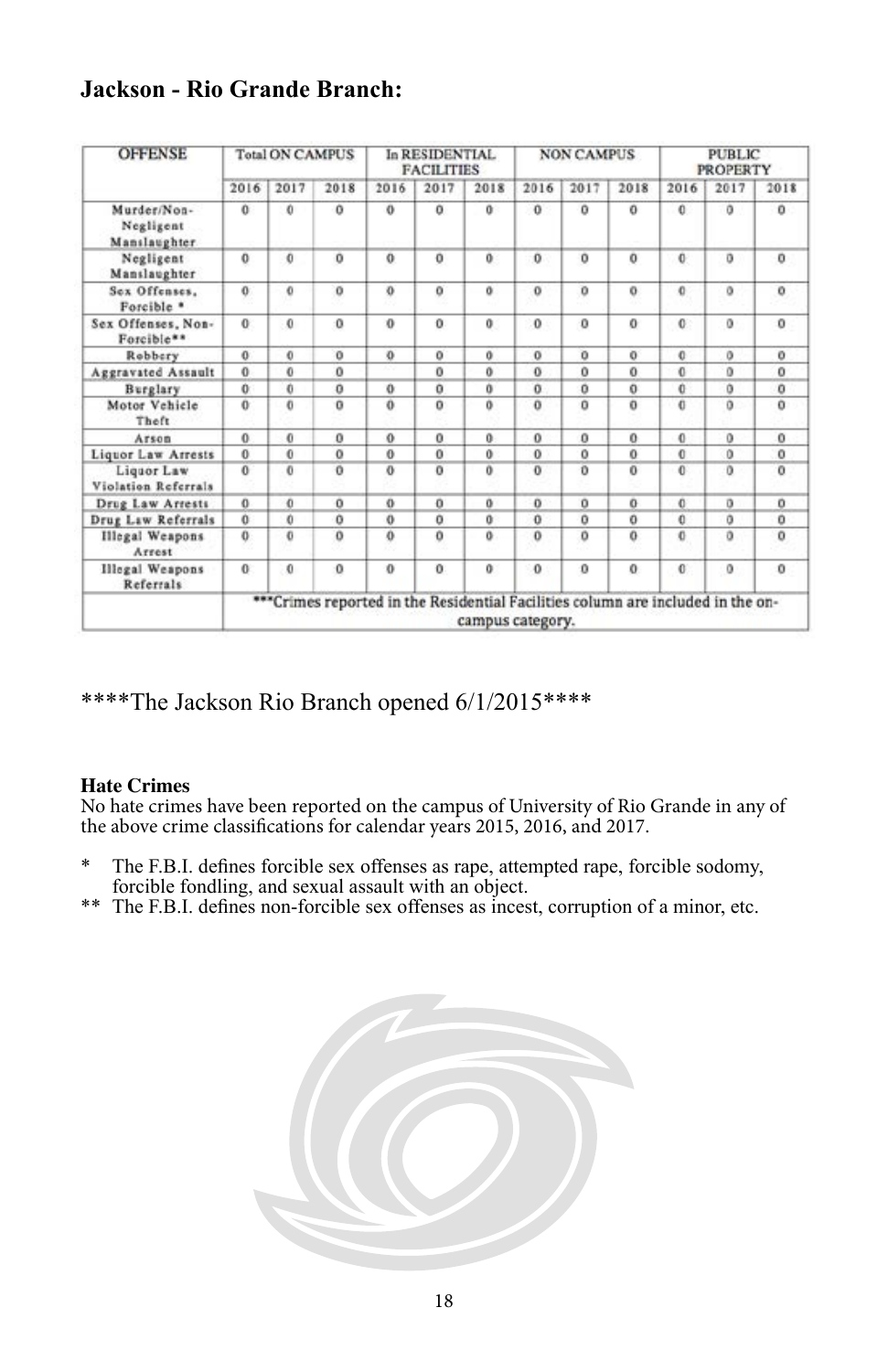# **Daily Crime Log**

The Campus Police Department maintains a daily log listing all reported crimes. The log lists the date, time reported, time occurred, general location and disposition if this information is known at the time the log is created. Certain information may temporarily be withheld to protect a victim or maintain the integrity of an in-progress criminal investigation. The daily crime log is available for public inspection during normal business hours at the Campus Police office.

## **Security Procedures**

Security procedures are communicated to members of the university community through several on-going efforts. The following list specifies the medium and the audience:

- The annual "Right to Know" pamphlet employees, students, prospective students
- The Student Handbook students
- Residence Hall Programs resident students
- Personnel Bulletins employees
- Daily Crime Statistic Updates-available upon request from the University police department.
- Security cameras are installed at the Lyne Center basketball/ volleyball area and workout facility.

## **Security Considerations**

Proper lighting and building security are major factors in reducing crime on campus. The University Maintenance department maintains the University buildings and grounds with a concern for safety and security. Inspections of campus facilities are conducted regularly, and repairs are made as quickly as possible. All members of the campus community are encouraged to report to the Maintenance Department, any safety hazards, such as broken locks and windows, lighting issues, obstacles, and other items that could impede someone's safety on the campus.

## **Campus Safety Escorts**

We encourage all members of the campus community to use common sense and practice good personal safety techniques at all times. Students and employees alike are encouraged to walk in pairs and groups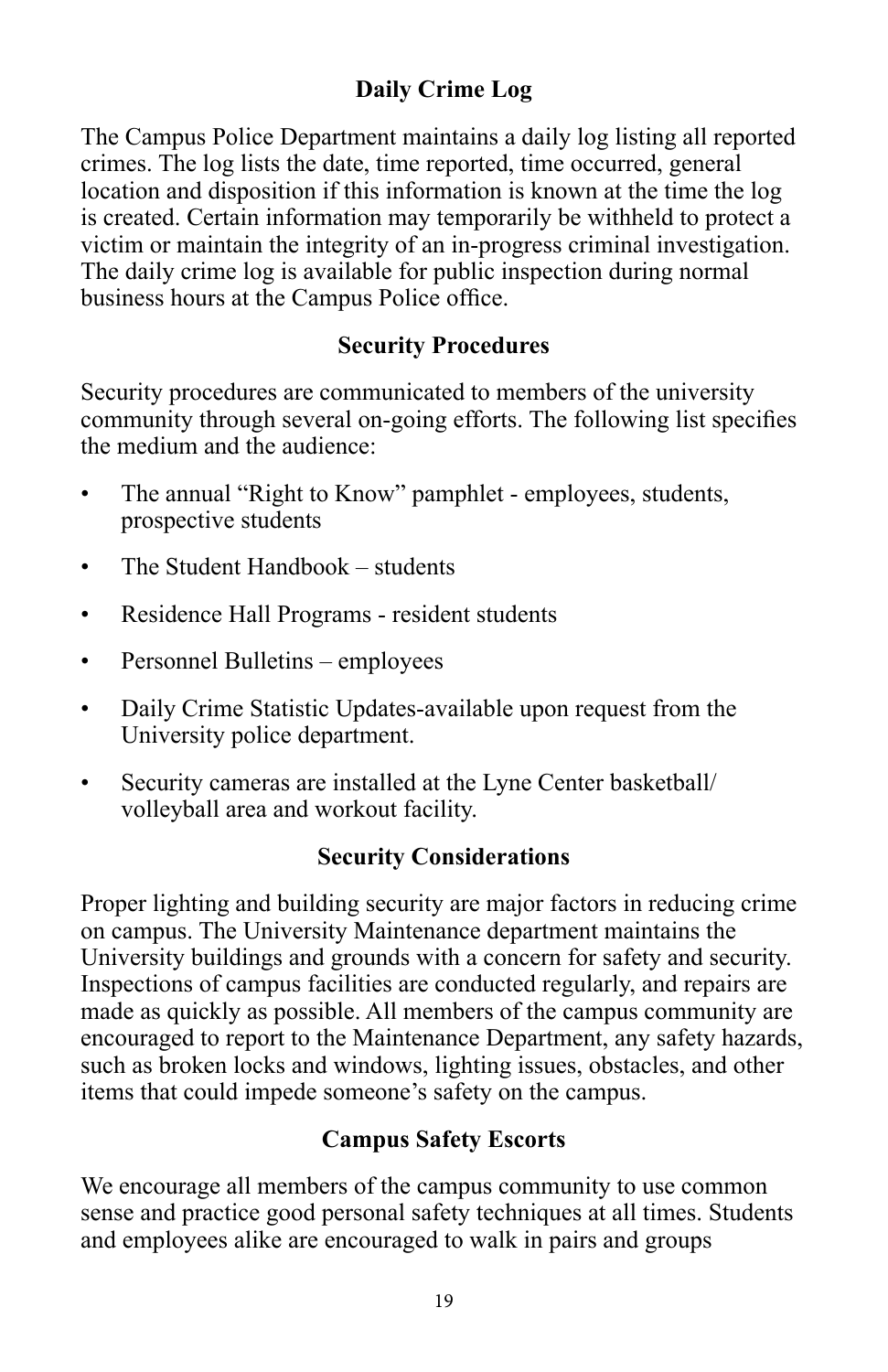especially during the hours of darkness. However, when this is not possible, please use the campus escort service by calling Campus Police at 740-245-7286. Available 24-hours a day, 7-days a week, a police officer will be glad to escort someone to/from class, residence hall or parking lots/facilities.

## **Alcohol and Drug Free Workplace Statement**

University of Rio Grande prohibits the unlawful or unauthorized manufacture, distribution, dispensation, possession, use or sale of alcoholic beverages, controlled substances, and illegal drugs on campus. The impairment by alcohol or drugs of any student or employee while participating in an academic function, or of employees during normal work hours or other times when required to be at work – is also prohibited. University of Rio Grande employees and students are required to abide by all federal and state laws, local ordinances, and other related requirements regarding the consumption or possession of alcoholic beverages, controlled substances, and illegal drugs.

# **Alcohol Policy**

The possession and use of alcoholic beverages by students on the campus of the University of Rio Grande and Rio Grande Community College is prohibited and strictly enforced. The only exception is alcohol at approved social functions. The excessive use of alcoholic beverages on or off the campus is prohibited and may result in disciplinary action. Any conduct which is in violation of the Ohio Liquor Control Law (title 43 of the Ohio Revised Code), on or off campus, is prohibited and strictly enforced. Students are legally responsible to civil authorities for violations of the alcohol laws of the State of Ohio and the Village of Rio Grande. The alcohol policy is intended to define guidelines for those students who choose to use alcoholic beverages. The alcohol policy promotes responsible use of alcohol and is consistent with the laws of the State of Ohio.

- Alcohol is not permitted in the Residence Halls. This would include all open and unopened cans, bottles, decanters, kegs, or any and all other forms of alcohol beverage packaging. (Residual alcohol beverage liquid need not be present to be in violation.)
- The Dean of Students must approve any advertising regarding alcohol or alcohol related events
- Any off-campus event held by a recognized University or Community College organization must comply with the laws of the State of Ohio.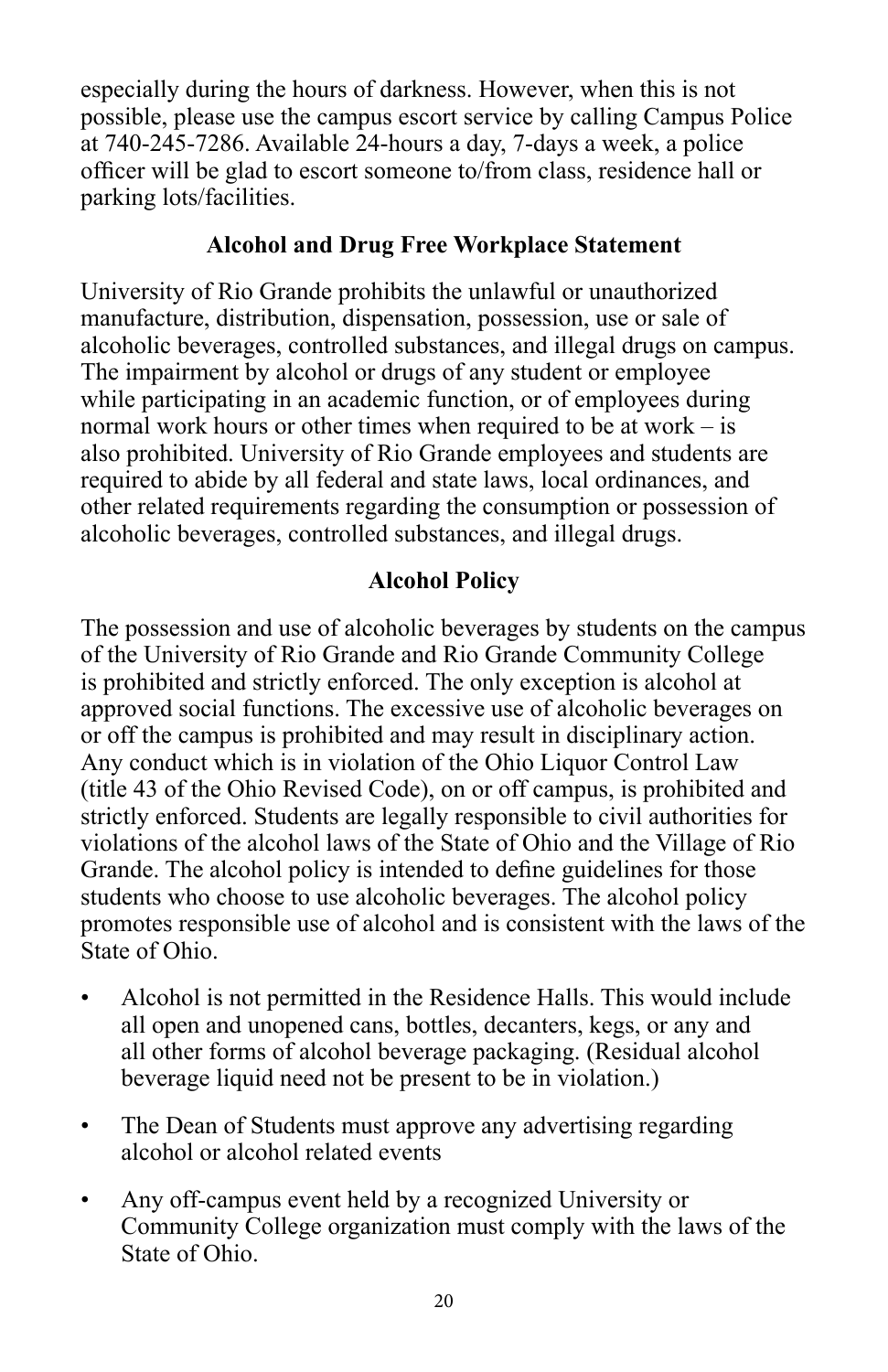- The Student Development Committee will evaluate the alcoholic beverage policy bi-annually. The Student Development Committee must present any changes to the alcohol policy to the board for approval. Any change will be published to the campus community.
- The University of Rio Grande and Rio Grande Community College reserves the right to use parental notification after two alcohol violations if the student is under the age of 21 years.
- All student organizations sponsoring social events that will have alcoholic beverages for sale are required to have a State of Ohio issued F permit posted at the event. Absolutely no alcoholic beverages are permitted during Greek Games. Failure to abide by University and Community College regulations may result in denial of future social events, disciplinary action, and/or temporary suspension to the sponsoring organizations.

# **Drug Policy**

As academic institutions, the University of Rio Grande and Rio Grande Community College's goals are to alleviate the problem of illegal drug use, preferably in a manner that educates rather than one that punishes. However, the University of Rio Grande and Rio Grande Community College are subject to the same local, state, and federal laws that govern all citizens, including those that concern the use, sale, and possession of drugs. Therefore, engaging in such illegal actions will be subject to disciplinary procedure up to and including suspension and expulsion. Individuals cannot be protected by the University or Community College from the possible additional legal consequences of their acts.

- University of Rio Grande and Rio Grande Community College consider the use, possession, cultivation, sale, distribution, or transfer of any unlawful drug, including marijuana, unacceptable behavior and incompatible with the educational goals of the University and Community College.
- Students are considered to be responsible adult citizens, and as such, are subject to criminal law. In accordance with federal as well as local laws, the illegal use, possession, cultivation, sale, distribution, or transfer of any drug, narcotic, or hallucinogenic substance, including marijuana, are strictly prohibited.
- Remaining in an environment where illegal substances are being used constitutes grounds for disciplinary action.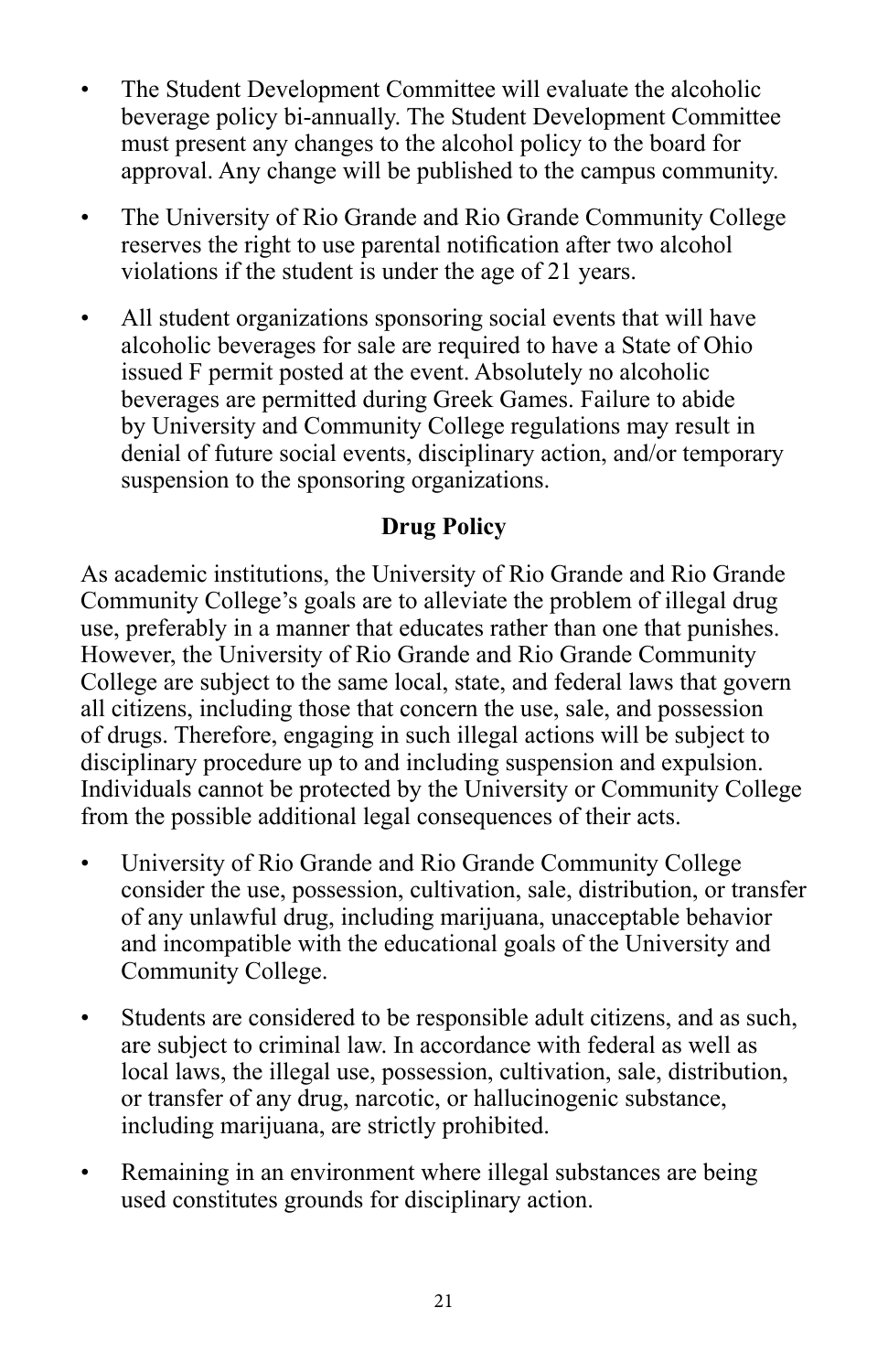- Misconduct resulting from the illegal possession, consumption, sale, cultivation, or the transfer of drugs or narcotics renders the person subject to action ranging from rehabilitative consultation, probation, dismissal from the residence halls and up to and including suspension or dismissal from the University or Community College.
- The University or Community College's disposition of individual cases does not preclude criminal prosecution in accordance with federal and/or state laws.

## **Counseling and Treatment**

There is no certain way to know who is most likely to develop drug dependence, but it is known that people who have developed dependence on alcohol or have family members who are dependent on alcohol or drugs are at greater risk. Any person who has had an emotional or mental illness has a very high risk of adverse reactions to illicit drugs. Those who are frequently depressed have suicidal thoughts and have had hallucinations or delusions should avoid street drugs because using them could make the illness worse, or cause a relapse. If students feel that they may have a problem with drug or alcohol abuse, assistance can be obtained by contacting the Prevention Educator at 245-7396 that specializes in dealing with substance abuse problems. An ongoing problem with alcohol or drug abuse may result in suspension or expulsion of the student.

## **Tobacco Policy**

The University of Rio Grande strongly discourages the use of any and all tobacco products. The use of tobacco products is expressly forbidden in all buildings. As of May 9, 2016 the University of Rio Grande became a completely smoke free environment.

## **Preventing and Responding to Domestic Violence, Dating Violence, Sexual Assault, and Stalking**

The University of Rio Grande (URG) will not tolerate domestic violence, dating violence, sexual assault, stalking, or other forms of sexual misconduct. Offenders may be subject to appropriate disciplinary action, and/or criminal proceedings. URG utilizes procedures that provide prompt, fair, and impartial investigation and resolution in cases involving any type of sexual misconduct. These procedures are carried out by officials who receive specific annual training.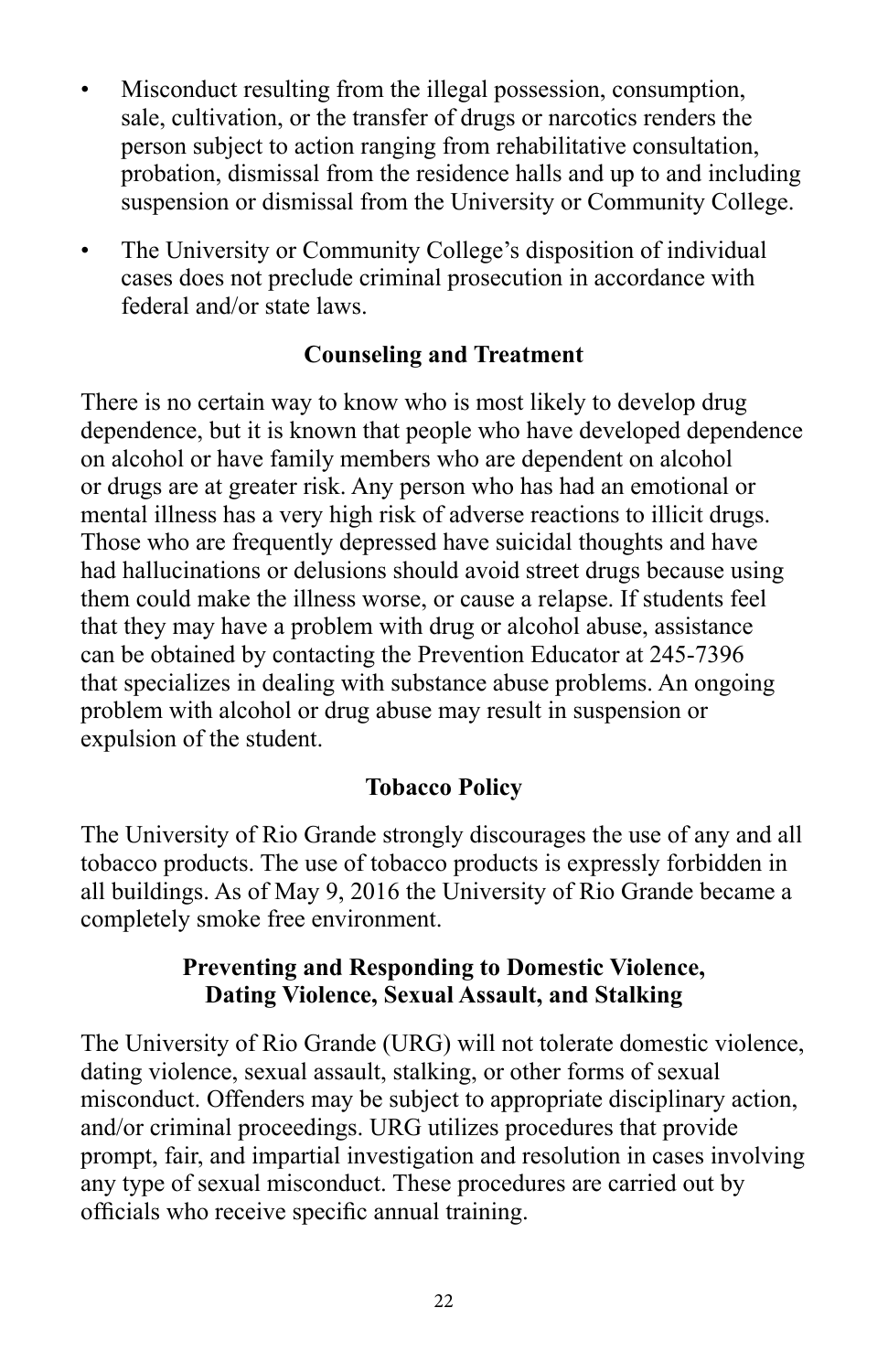The University of Rio Grande prohibits retaliation by its officers, employees, students, or agents against a person who exercises his or her rights or responsibilities under any provision federal or state law, including Title IX and the Violence Against Women Reauthorization Act (VAWA), or this policy.

# **Education and Prevention Programs**

Campus Police presents orientation programs for new students, and are developing ongoing awareness campaigns regarding the university's policies and prevention programs related to sexual assault, domestic violence, dating violence, and stalking.

Campus Police trains residential life staff, on risk factors, warning signs of abusive behavior, as well as risk reduction for sexual assault, domestic violence, dating violence, and stalking, as well as how to avoid potential attacks or incidents;

Campus Police works cooperatively with various university programs regarding curricular development and faculty and staff development. A woman's self-defense course was offered at no costs to the campus community in October of 2016.

# **Risk Reduction Tips**

With no intent to victim blame and recognizing that only rapists are responsible for rape, the following are some strategies to reduce one's risk of sexual assault or harassment.

- Be aware of your surroundings. Knowing where you are and who is around you may help you to find a way to get out of a bad situation.
- Try to avoid isolated areas. It is more difficult to get help if no one is around.
- Trust your instincts. If a situation or location feels unsafe or uncomfortable, it probably is not the best place to be. If you see something or someone suspicious contact law enforcement immediately by calling 245-7286.
- Try not to load yourself down with packages or bags as this can make you appear more vulnerable.
- Make sure your cell phone is with you and charged.
- Do not allow yourself to be isolated with someone you don't know or trust.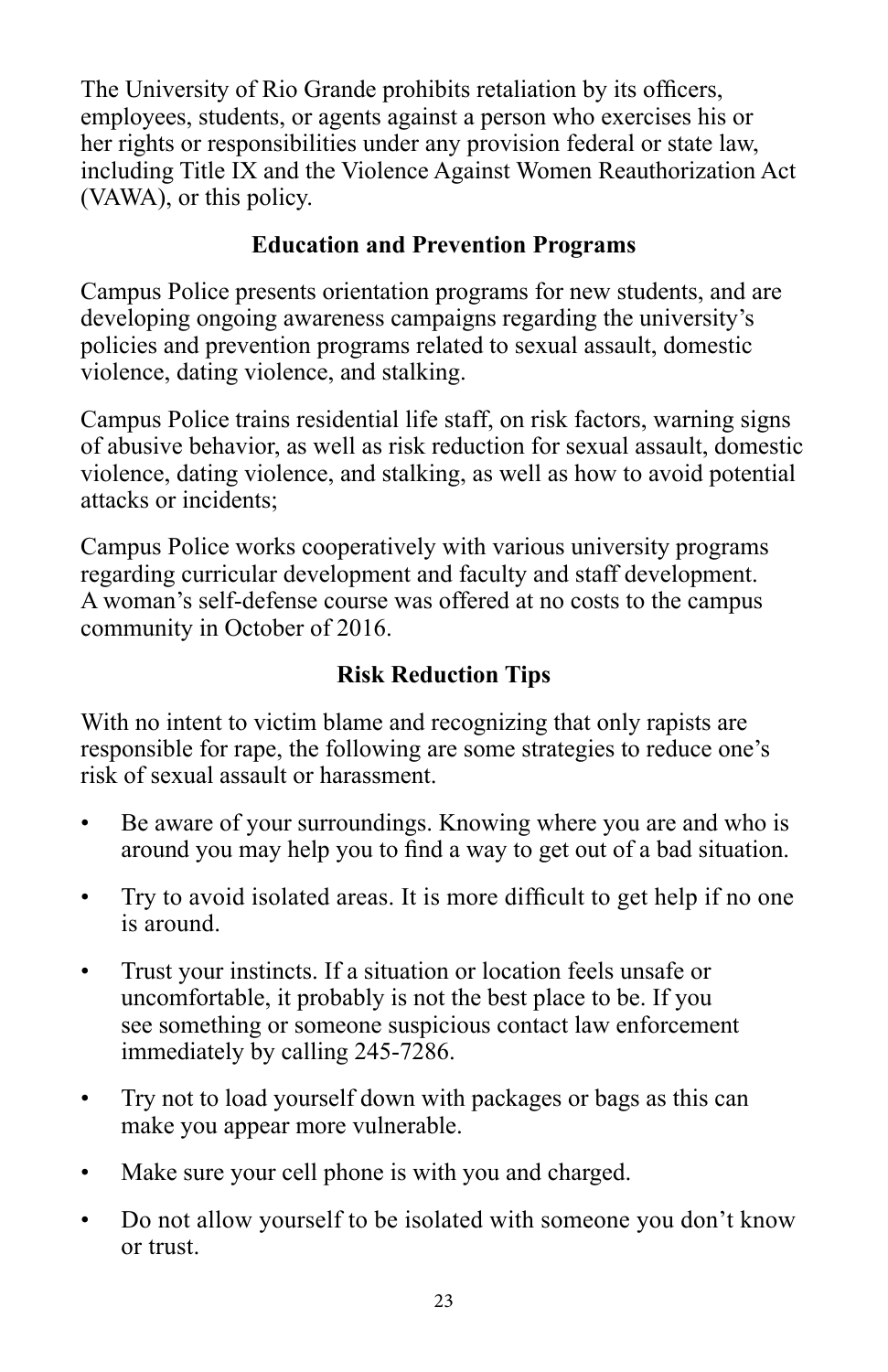- Avoid putting music headphones in both ears so that you can be more aware of your surroundings, especially if you are walking alone.
- When you go to a social gathering, go with a group of friends. Arrive together, check in with each other throughout the evening, and leave together.

## **Assistance for Victims**

Regardless of whether a victim elects to pursue a criminal complaint, the university will assist victims of sexual assault, domestic violence, dating violence, and stalking. To the extent of the victim's cooperation and consent, university offices, including Campus Police, Health Services, and the Counseling Center Services will work cooperatively to ensure that the complainant's health, physical safety, and academic status are protected, pending the outcome of a formal university investigation of the complaint. For example, if reasonably available, a complainant may be offered changes to academic or living situations in addition to counseling, health services and assistance in notifying appropriate local law enforcement. Counseling services are available at the Health Services office through Woodland Centers.

If a person reports to a university administrator, department head, or faculty member that she or he has been a victim of sexual assault, domestic violence, dating violence, or stalking but chooses not to file a formal complaint at that time, the complainant will be promptly notified of available support services on and off campus and alternative remedies. Informal complaints to university personnel will be treated confidentially consistent with applicable legal requirements and safety considerations.

## **Victim's Bill Of Rights**

## *You have the right to…*

- Be informed of all reporting options.
- Be free from pressure to make a criminal report
- Have any allegations of sexual assault investigated and adjudicated by the appropriate campus, civil, and criminal authorities.
- Be notified of existing campus and community medical, counseling, and mental health services whether or not the crime is reported to campus or civil authorities.
- Receive, when required, the full, prompt cooperation of campus personnel when obtaining, securing, and preserving evidence.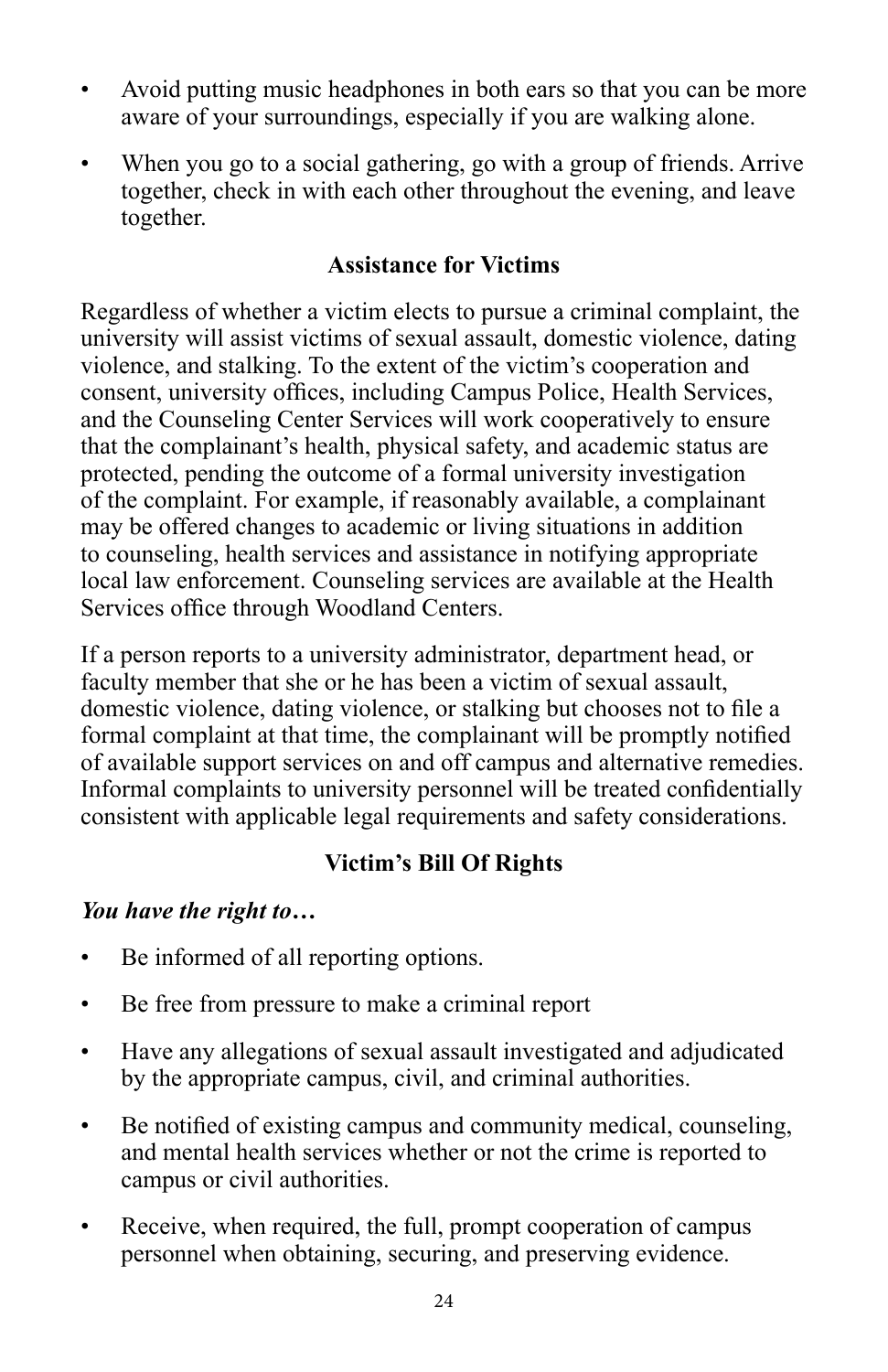Sexual Assault Response Guarantee from the University Of Rio Grande and Campus Police

Law enforcement services are provided through the University's Campus Police Department; police officers are trained in working with victims of sexual assault and know the requirements for preserving evidence.

## **What victims can expect:**

- We will meet with you privately or at a place of your choice to file a complaint report.
- We will not release your name to the public or press. Crime statistics and incidents are made public record, but any identifying information will be withheld.
- Our officers will not prejudge you, and you will not be blamed for what occurred.
- We will treat you and your particular case with courtesy, sensitivity, dignity, understanding, and professionalism.
- We will assist you in receiving hospital, medical, counseling, and other support services that are available.
- We will fully investigate your case and will help you to achieve the best outcome. You will be kept informed of the progress of the investigation.
- We will consider your case seriously, regardless of your gender and sexual orientation, and regardless of the gender and sexual orientation of the suspect(s).

# *What to Do If You Become a Victim*

- Call a support person, someone who can provide emotional support, transportation, and assistance. You may choose a counselor, nurse, staff, faculty person, Resident Assistant, Student Life Coordinator, or a friend on campus.
- Get immediate medical attention. A health professional needs to determine the extent of your injuries and necessary treatment. The University will provide transportation at your request. Expenses associated with your trip to the hospital may be covered under the Ohio Victims of Crime Program.
- Do not bathe or douche and save all your clothing. Evidence for a criminal case may be present on your clothes. If you change clothes, save what you were wearing and place it in a Paper Bag. (Not Plastic)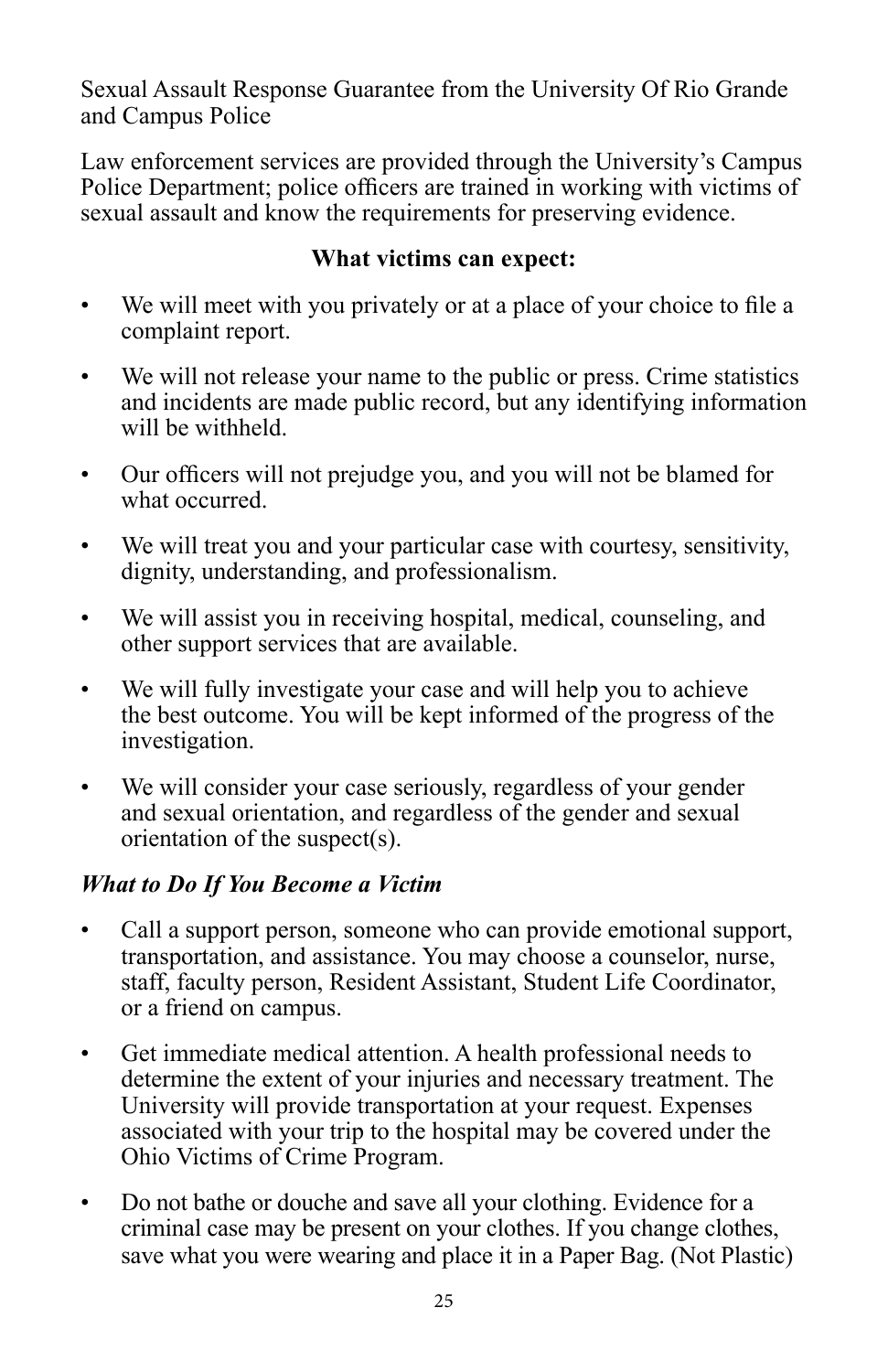- While the University encourages the victim to report a sexual assault incident, (see Contact Information inside front cover for phone numbers) the final decision rests with the victim. One can report the incident and later decide not to prosecute. The longer one waits to report a problem, the more difficult it may be to later prosecute. A Counselor is available if there is a need to discuss the incident with someone.
- Campus Police are there to help. The officers have received special training regarding sexual assault and will work with the victim throughout the entire process. Initially, all contact with Campus Police, Health Services, and Counseling will be considered confidential.
- \*Paper Bags may be obtained from the Student Life Coordinators, Campus Police, or Health Services.

# **Investigation and Sanction**

Reports of possible violations of the Policy against Sexual Misconduct may be investigated or substantiated by any member of the Title IX Compliance Team. Although each investigation will be tailored to address the unique facts and circumstances presented in a report, every investigation must be adequately thorough, reliable, and impartial.

After the fact-finding investigation has been completed to the satisfaction of the Title IX Compliance Team, one of the following actions may be taken:

- 1. Dismissal of the report when the investigation indicates that no violation of the sexual misconduct policy has occurred or when the nature of the violation warrants a warning.
- 2. Imposition of remedies and sanctions deemed appropriate when a majority of the evidence shows that a student has violated the sexual misconduct policy.
- 3. Referral to the University Hearing Board when appropriate. Cases in which a student is facing suspension or expulsion must be referred to the University Hearing Board.

Even when no formal hearing is warranted, the parties identified in a report alleging a violation of the Policy against Sexual Misconduct will have the opportunity to meet with the Title IX Compliance Team official investigating the matter. At that meeting, the parties will be informed of the specific allegations in the charge(s), and will have an opportunity to offer any defense refuting the allegations or an explanation justifying the conduct.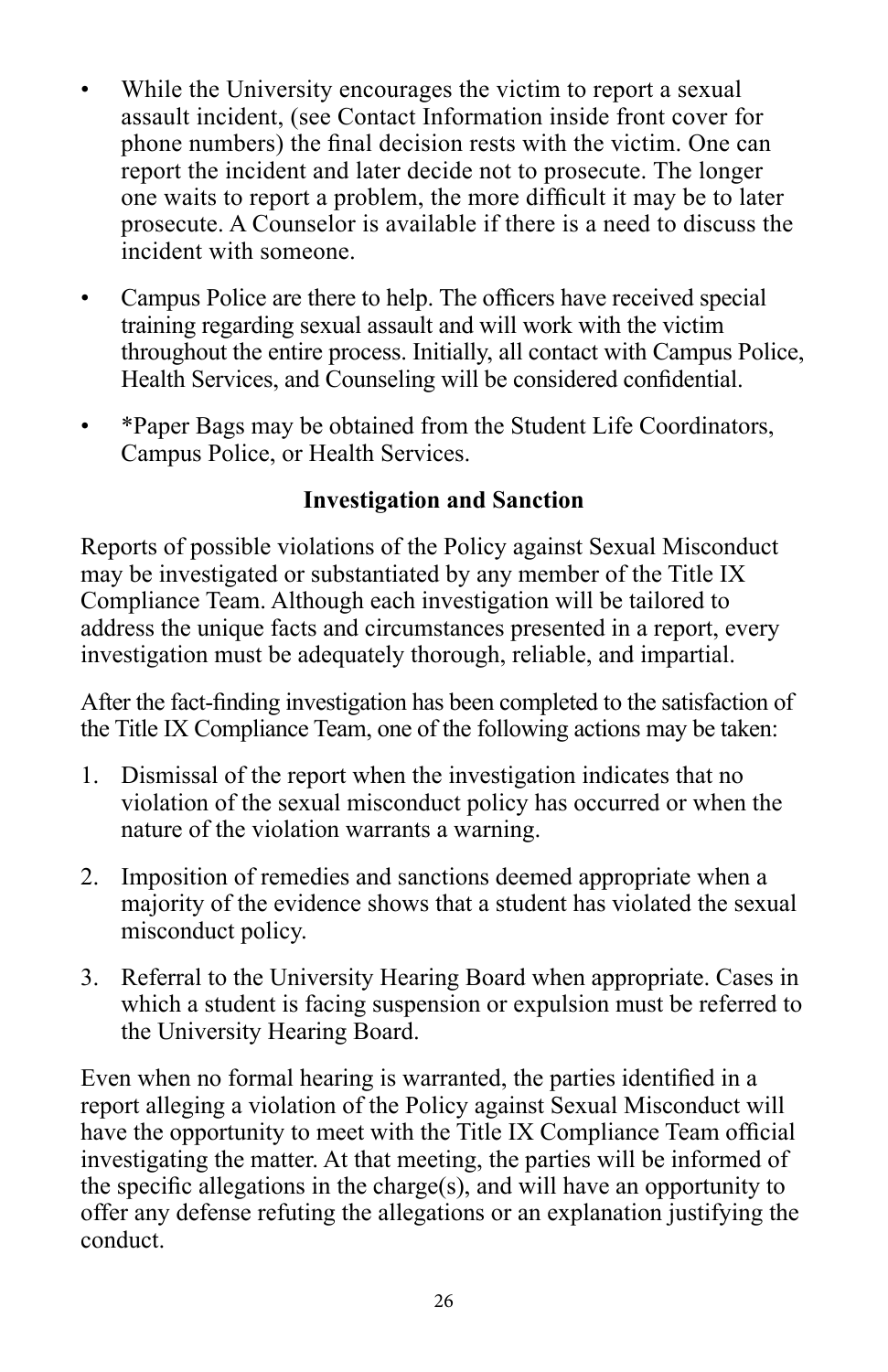When the sanction being imposed includes suspension or expulsion, the parties will be given the opportunity to provide a detailed written statement regarding their conduct and whereabouts during the date and time in question before the case is referred to the University Hearing Board for determination of sanction. A student may be suspended prior to a formal hearing under the procedures set forth in part 9 of the "Disciplinary Sanctions" Section of the Student Handbook.

After the imposition of a sanction in cases not leading to suspension or expulsion, the sanctioned student may appeal the decision and request a formal hearing. All sanctions that are appealed will remain in effect during the appellate process, except when the Dean of Students, in consultation with the Title IX Compliance Coordinator, has determined otherwise.

## **Notice of Sanction**

If, after an adequate, reliable and impartial investigation, the investigating official believes a violation of the Policy Against Sexual Misconduct, has occurred, the official will give a written notice of the disciplinary sanction being imposed to the sanctioned student. This notice will include details of the incident, a description of the volatile conduct, and a description of the sanction(s).

## **Sex Offender Registry and Access to Related Information**

The Federal Campus Sex Crimes Prevention Act requires institutions of higher education to advise the campus community where information regarding registered sex offenders may be obtained. This information is available by logging onto www.galliasheriff.org or sending a written request to the Gallia County Sheriff's Office, 18 Locust Street, Gallipolis, OH 45631.

## **Fire Safety**

The University of Rio Grande/Rio Grande Community College Campus Police and Safety Department takes fire safety very seriously. All of the University of Rio Grande resident halls are equipped with an integrated fire alarm system that is centrally monitored 24/7 by Security Technologies; furthermore, resident assistants and student life coordinators are present in each dorm to supplement fire and safety monitoring. All dormitory rooms in the residence halls are subject to health and safety inspections twice annually. The Rio Grande Fire Department is located directly adjacent to the Rio Grande Campus, making response times extremely quick. At least four fire drills are conducted each year. Fire safety training exercises such as The Great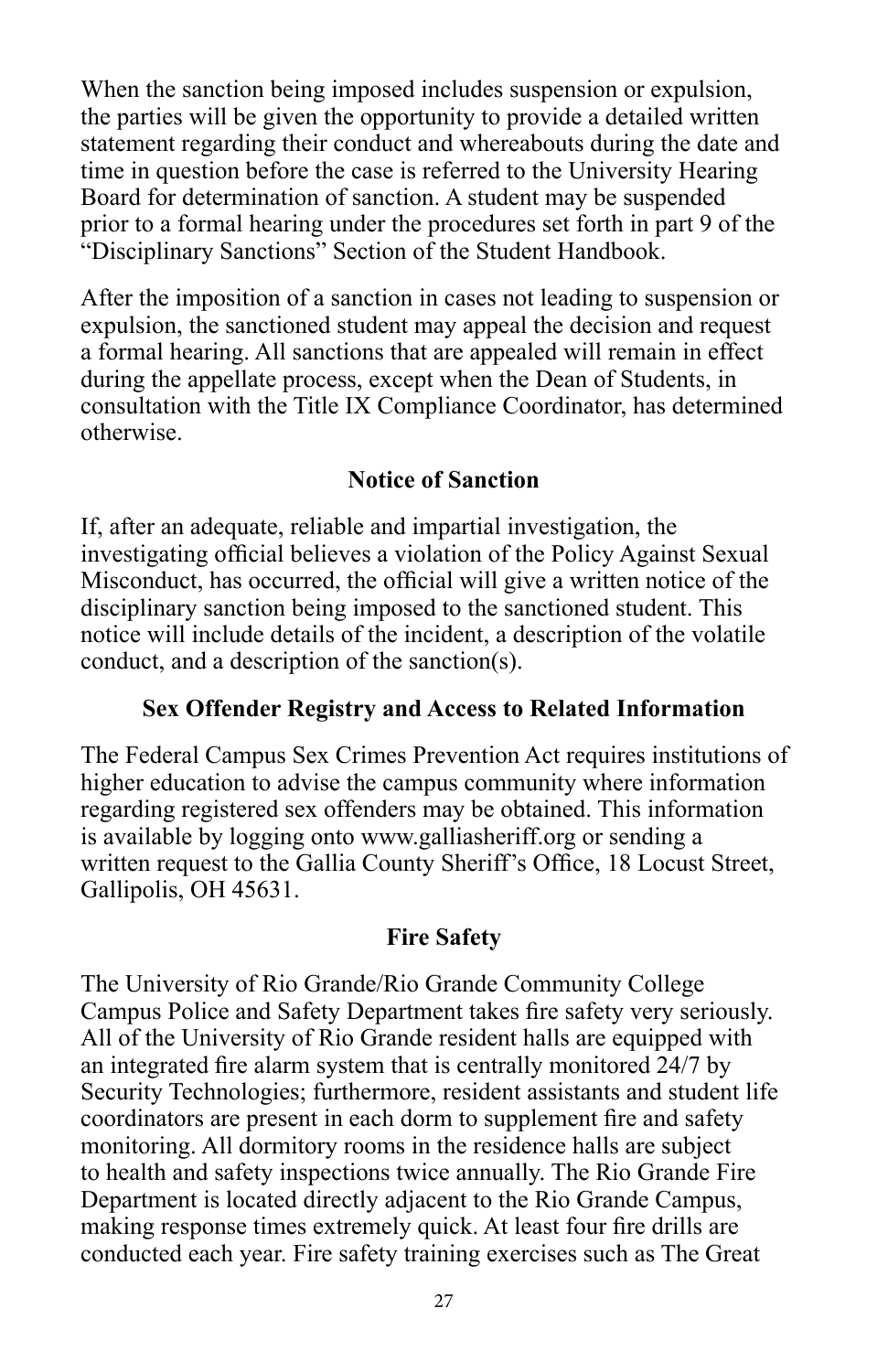American Smoke Out are conducted annually with students and staff. Facilities are inspected by the State Fire Marshall's Office, and the Rio Grande Fire Department at will. Open flames, smoking, and some electrical appliances are prohibited in the residence halls for the safety of our students. A complete list of prohibited items can be found in the Student Handbook. An electronic copy of the student handbook can be found on the University's web site at www.rio.edu from the main page click on quick links to student services and click on student handbook. All resident students are trained in evacuation procedures annually. For comprehensive evacuation procedures, persons can review the safety manual and emergency operation plans in print in the Campus Police office Monday through Friday during business hours. All fires should immediately be reported by first dialing 9-911 on a campus extension or 911 by cell phone; furthermore, fires should be reported immediately to Campus Police at 7286 on a campus extension, or 245-7286. Residence assistants and student life coordinators within the residence hall in which a fire is reported should also be notified. Campus Police is required to maintain a daily fire log that can be viewed upon request by anyone at the Campus Police office Monday through Friday during business hours.

| Dorm          | $#$ of fires | <b>Cause of fire</b> | <i>Injuries</i> | <b>Deaths</b> | <b>Property Damage</b> |
|---------------|--------------|----------------------|-----------------|---------------|------------------------|
| Davis Hall    | $\theta$     | n/a                  | n/a             | n/a           | n/a                    |
| Holzer Hall   | $\theta$     | n/a                  | n/a             | n/a           | n/a                    |
| Wellness Hall | $\theta$     | n/a                  | n/a             | n/a           | n/a                    |
| Boyd Hall     | $\theta$     | n/a                  | n/a             | n/a           | n/a                    |
| Moulton Hall  | $\theta$     | n/a                  | n/a             | n/a           | n/a                    |

#### **Fire Statistics for Each On-Campus Housing Facility**